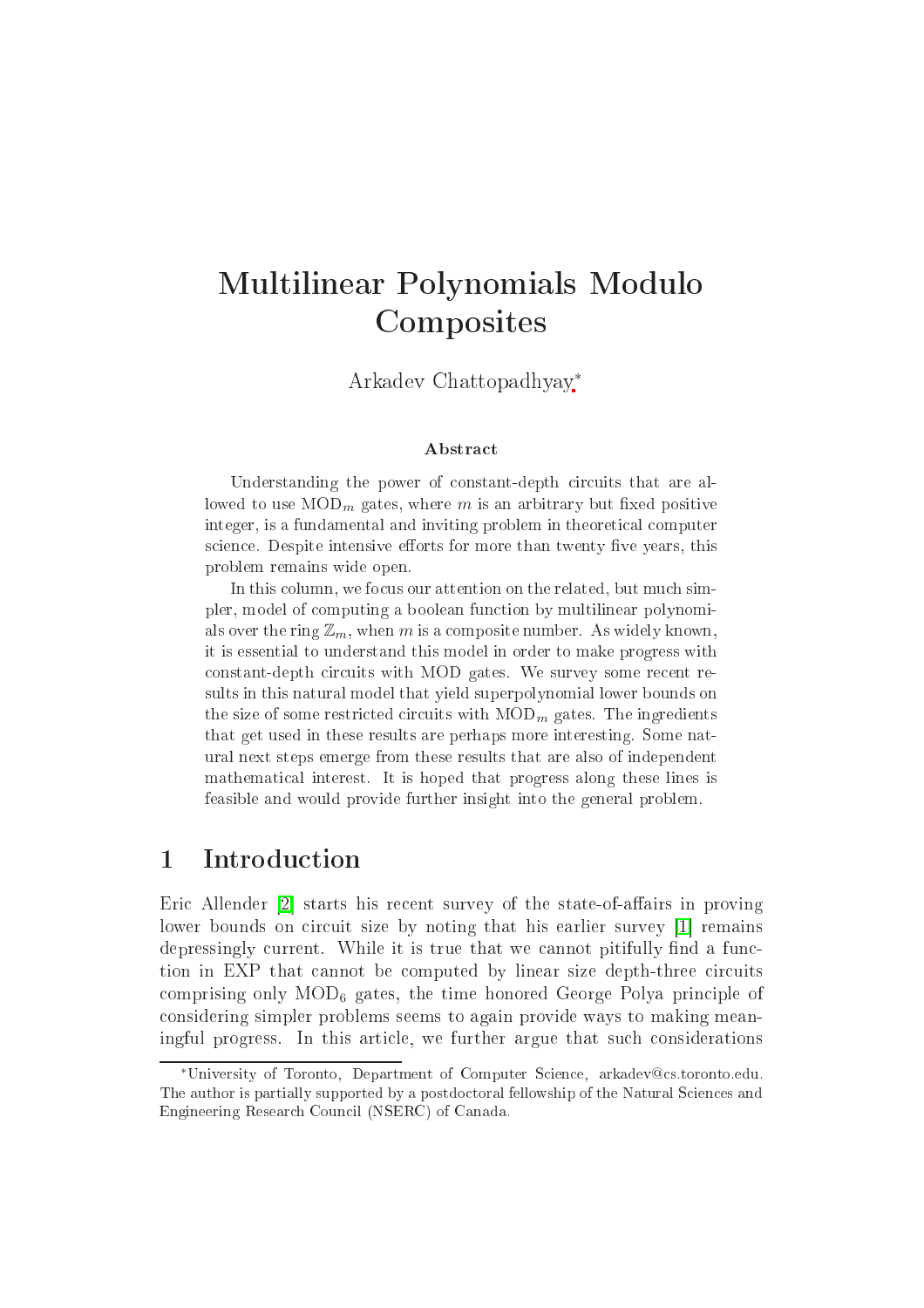have raised (and sometimes solved) natural and appealing problems that can be stated in pure mathemati
al terms. This holds the promise that tools from mainstream mathematics can be further exploited in the context of understanding the omputational power of mod ounting.

A series of interesting works on constant-depth circuits have recently appeared. Here, we just focus on the ones that are motivated by circuits having  $MOD_m$  gates, where m is an arbitrary number. Note that  $MOD_m$  is a boolean function that is defined below:

**Definition 1.1.** Let  $A \subseteq \mathbb{Z}_m$  be some *accepting* set. Then, for each  $x \in$  ${0, 1}^n$ , MOD $^A_m(x) = 1$  if  $\sum_{i=1}^n x_i \equiv a \pmod{m}$  for some  $a \in A$ , otherwise the fun
tion outputs 0.

By default, the accepting set A is  $\mathbb{Z}_m - \{0\}$  and in this case it is dropped from the superscript. The class of functions computed by polynomial size and constant-depth circuits<sup>-</sup> of unbounded fan-in having  $\text{AND}$ , OR and MOD $_m$ gates is called  $\mathrm{ACC}^0[m]$ . The union of these classes over all fixed positive  $\arctan{m}$  is defined to be the complexity class  $\rm ACC^0.$  As is the convention, we overload these terms to also mean the underlying circuits with no restrictions on size. Understanding the computational limitations of  $ACC^{0}$  is a major goal of omputational omplexity that remains unfullled.

 $Smolesnky[40]$  in the late eighties, building upon the elegant work of  $\mathrm{Razborov}$  [39], showed that  $\mathrm{ACC}^{0}[p^k]$  circuits require exponential size to compute  $\text{MOD}_q$ , if p is a prime and k any fixed positive number and q has a prime factor different from  $p$ . A simple exercise then shows that MAJORITY cannot be computed in sub-exponential size by such circuits. Indeed, one can very well imagine the excitement this generated back at the time. Smolensky made the following very tempting conjecture:

Conjecture 1.2 (Smolensky). For any fixed positive integer m,  $ACC^0[m]$ circuits needs exponential size to compute  $MOD_{\alpha}$ , if m, q are co-prime numbers.

At the moment, we seem to be far from proving (or disproving) Smolensky's conjecture. One may be inclined to think that circuits that are restricted to have  $\it only\; {\rm MOD}_m$  gates (and constant depth, denoted by  ${\rm CC}^0[m])$ are easier to deal with? Such a thought is especially appealing, given the following fact about prime moduli: for any prime  $p$ , circuits of constantdepth having only  $MOD_p$  gates cannot compute all functions. In particular, they cannot compute a *high degree* function (over  $\mathbb{Z}_p$ ) like OR, AND and

<span id="page-1-0"></span>I he input layer of all boolean circuits considered in this article have access to each variable and its negation, in addition to boolean onstants <sup>0</sup> and 1.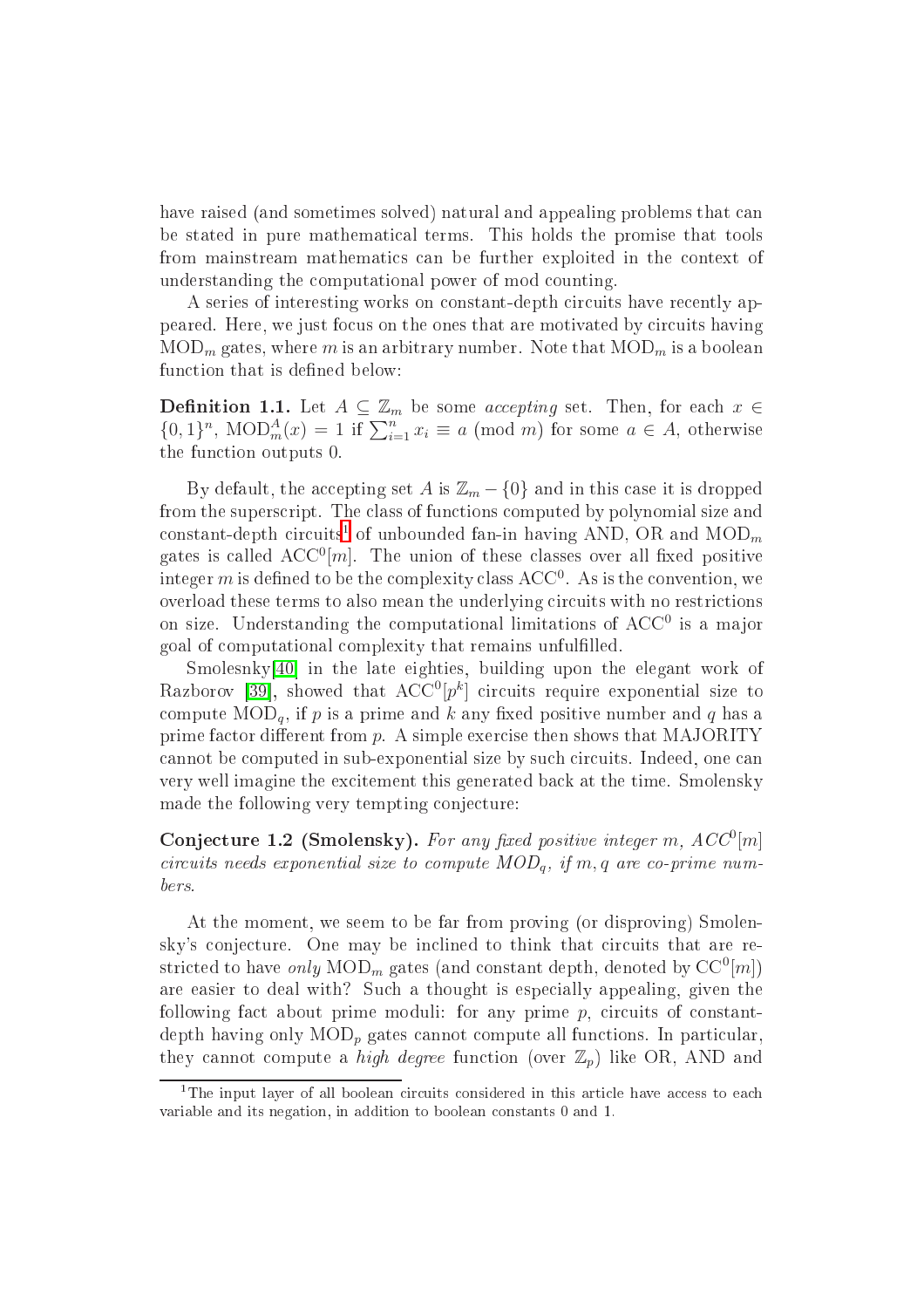$MOD_a$ , no matter how much size is allowed. Indeed, this is a very strong computational limitation and follows surprisingly easily from the fact that  $\mathbb{Z}_p^*$  is a group. In contrast, depth-2 such circuits having only  $\mathrm{MOD}_m$  gates an ompute everything:

<span id="page-2-0"></span>Fact 1.3 (Folklore, (see [7])). Let m be any number that has at least two distinct prime factors. Then, every n-variate boolean function f can be computed by a depth-two circuit of size  $2^n$  having only  $MOD_m$  gates.

In a recent work, Hansen and Koucký [32] observe that one can combine Fa
t [1.3](#page-2-0) with the Razborov-Smolensky idea of approximating AND/OR gates by low degree polynomials over any finite field to yield the following interesting result:

<span id="page-2-1"></span>**Theorem 1.4 (implied in [32]).** Every quasipolynomial size circuit  $C$  comprising AND, OR and  $MOD_m$  gates of depth d can be approximated very well by a quasipolynomial size circuit  $C'$  of depth  $O(d)$  comprising only  $MOD_m$ gates, i.e.  $\Pr_x [C'(x) \neq C(x)] \leq 1/qpoly(n)$ .

This hints that proving Smolensky's conjecture for circuits with only  $MOD_m$  gates may be as hard as proving the general case. Indeed, Smolensky obtains his result for  $\mathrm{ACC}^{0}[p]$  by showing the stronger result that they cannot even approximate well  $\text{MOD}_q$ . This strengthening is crucial to his argument. Theorem [1.4,](#page-2-1) on the other hand, shows that su
h a strengthened result (against  $\mathrm{MOD}_q)$  for the special case of  $\mathrm{CC}^0[m]$  circuits is sufficient to deal with general  $\mathrm{ACC}^0[m]$  circuits.

Nevertheless, the intuition that  $\mathrm{CC}^0[m]$  circuits are weaker and hence easier to deal with, may not be entirely lost. For a boolean function  $f$ , let the *support set* of f, denoted by  $\text{supp}(f)$ , be the set of points in the cube where f evaluates to 1. The support set of a  $\text{MOD}_m$  gate is large in size and is in some sense uniformly spread out in the cube. Can the following be true?

<span id="page-2-3"></span>Conjecture 1.5 (Large Support Set), appears in [17]. There exists a function  $h : \mathbb{N} \to \mathbb{N}$ , such that any non-constant function computed by a  $CC^{0}[m]$  circuit of size s and depth d has a support set of size at least  $2^n$  $2^{\Omega(\log s)^{h(d)}}$ .

<span id="page-2-2"></span>In the thesis  $\mu$ , where this conjecture originates, it is called the Small Support Set Conje
ture referring to the fa
t that fun
tions with <sup>a</sup> small support set are di
ult for  $CC^{0}[m]$  circuits.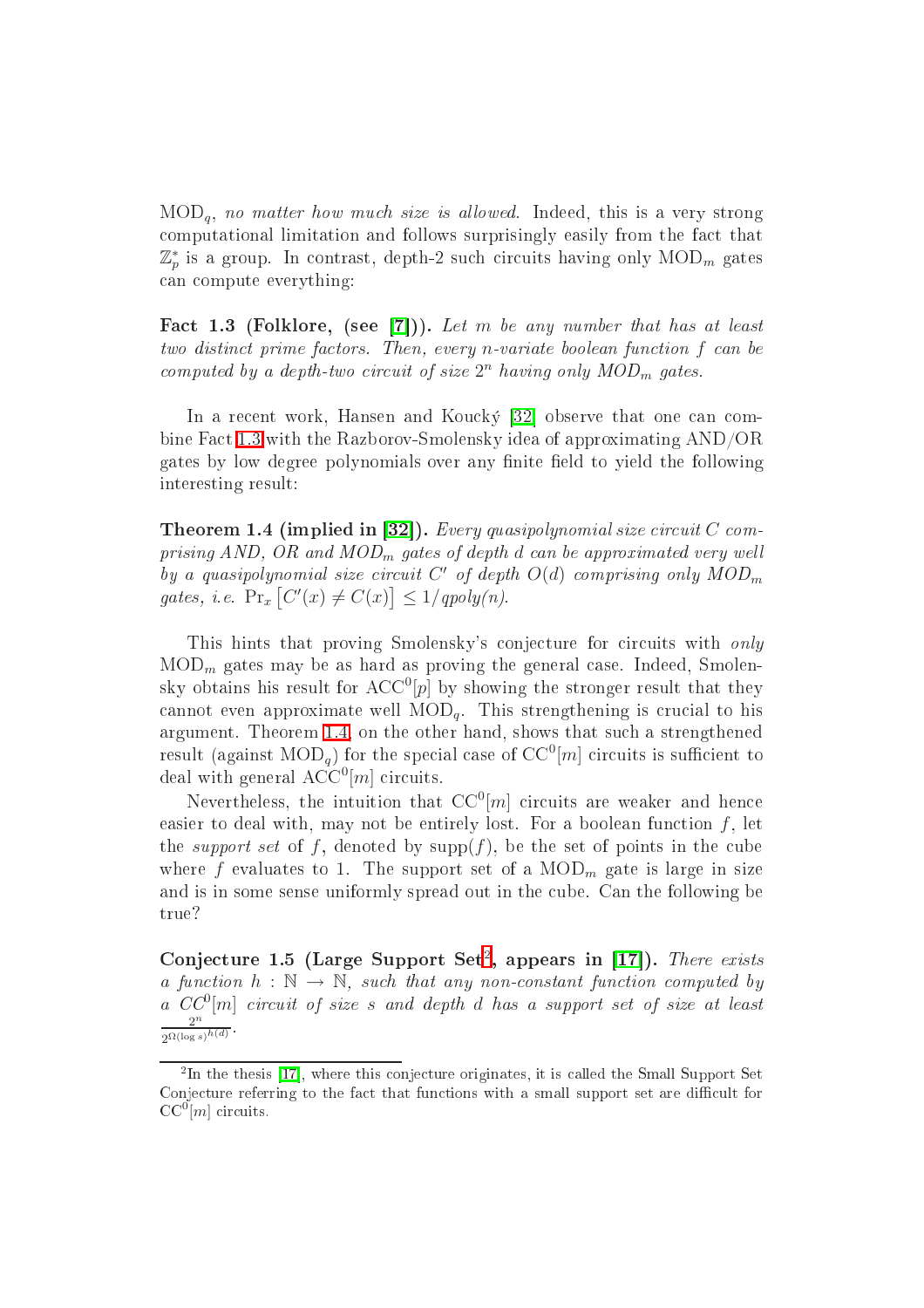Indeed, the Large Support Set Conje
ture is true in a very strong sense when m is a prime  $p$  (or a prime power). The argument goes through polynomials over  $\mathbb{Z}_p$  and we point this out in Section [2](#page-3-0) after the statement of Conjecture [2.7.](#page-6-0)

Note that in particular, the Large Support Set Conjecture implies that AND (or OR) cannot be computed in small size by  $CC^{0}[m]$  circuits. This is dual to the celebrated result that  $\text{MOD}_m$  cannot be computed easily by  $\text{AC}^0$ ir
uits. Su
h a possibility has long been onje
tured by M
Kenzie, Péladeau and Thérien [33]. The relative hardness of Smolensky's Conjecture and the Large Support Set Conjecture is not clear. Unfortunately, both seem out of hand for the moment.

In this article, we focus our attention on a very basic and natural model of computation: that of multilinear polynomials over the ring  $\mathbb{Z}_m$ . It is well known that understanding this model is absolutely necessary before significant progress on above conjectures can be made. Indeed, Razborov [39] and Smolensky [40] introduced computation by polynomials over the prime field  $\mathbb{Z}_n$  as a key ingredient in their arguments for lower bounds on constant-depth circuits . Unfortunately, as reviewed in the next section, understanding polynomials over  $\mathbb{Z}_6$  already presents significant difficulties and several questions remain open. Our study of polynomials is motivated by Smolensky's Conjecture and the Large Support Set Conjecture. In particular, we aim to prove sort of their analogs in the polynomial world.

Before we pro
eed further, it is important to point out that polynomials over reals are also a very natural and interesting model of omputing boolean functions. It is indeed extremely relevant for understanding constant-depth circuits. For lack of space and the sake of focus, we leave out this topic here. The interested reader can consult the excellent survey by Beigel [8] to get pointers to the older literature and more recent works like [37]. Beigel [8] also discusses polynomials over finite rings, but the survey is somewhat dated and broader in s
ope than ours. Here we survey some re
ent (and some not so recent) works on polynomials over  $\mathbb{Z}_m$  and point out some of the challenges that lie ahead.

# <span id="page-3-0"></span><sup>2</sup> Computation by Polynomials

An interesting thing to observe is that every function  $f: \{0,1\}^n \to \mathbb{Z}_m$  is expressible as a multilinear polynomial over  $\mathbb{Z}_m$ . To see this one merely has to verify that each so called *delta* function is expressible by such a polynomial.

<span id="page-3-1"></span><sup>&</sup>lt;sup>3</sup>In fact their methods also work over the ring  $\mathbb{Z}_{p^k}$ , where  $p$  is a prime and  $k$  is fixed positive integer.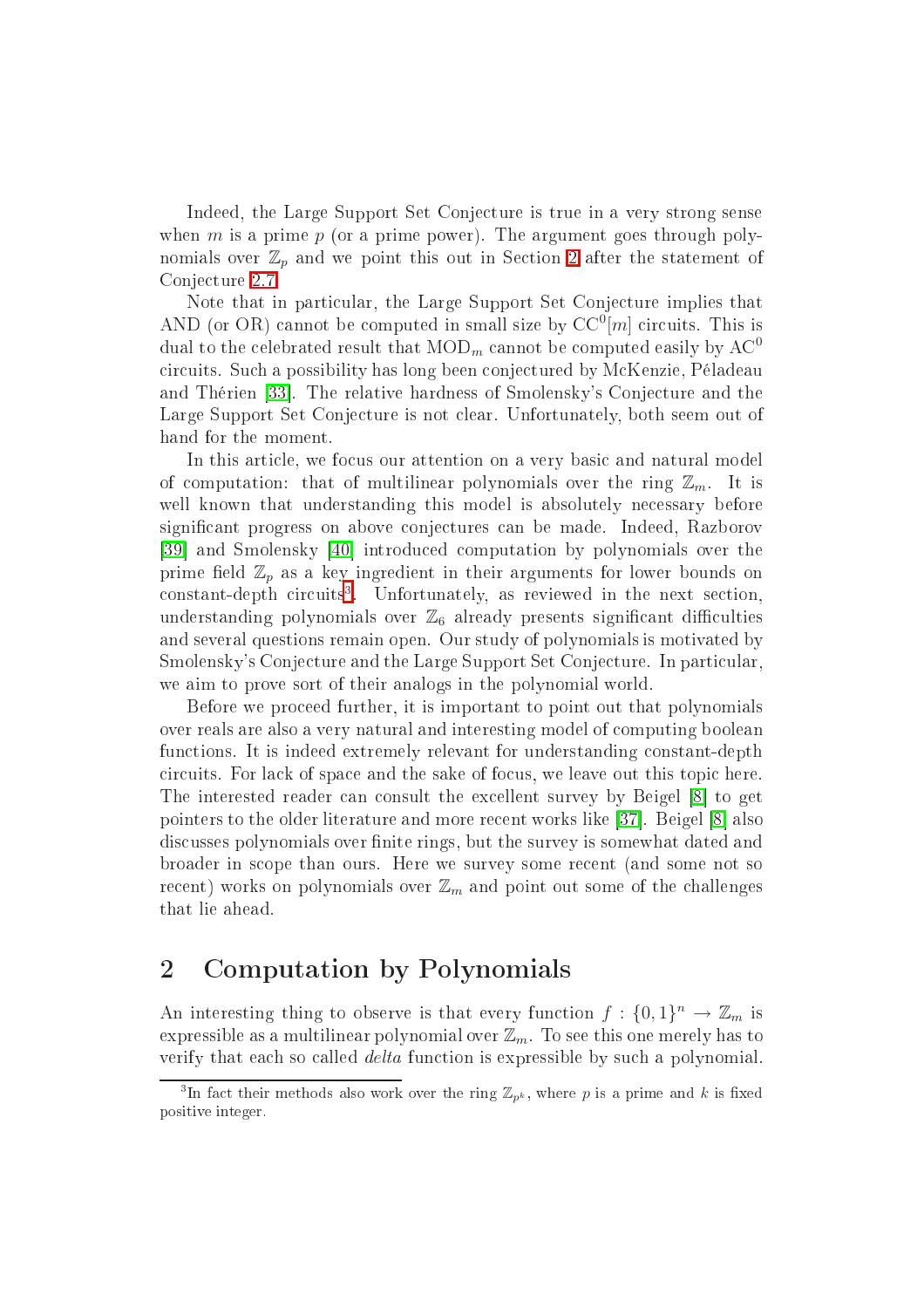More precisely, for each  $w \in \{0,1\}^n$ , define the delta function  $\delta_w : \{0,1\}^n \to$  $\mathbb{Z}_m$  as  $\delta_w(x) = 1$  if  $w = x$  and otherwise  $\delta_w(x) = 0$ . Consider the set of functions  $\Delta = {\delta_w | w \in {0,1}^n}$ . It is easy to see that every function f can be *uniquely* expressed as a  $\mathbb{Z}_m$  linear combination of such functions. On the other hand,

$$
\delta_w(x) = \left(\prod_{i:w_i=1} x_i\right) \left(\prod_{i:w_i=0} (1 - x_i)\right).
$$

The simple identity above implies that every  $\mathbb{Z}_m$ -valued function over the boolean cube is expressible as a multilinear polynomial over the ring  $\mathbb{Z}_m$ . Indeed, a simple counting argument shows that the polynomial corresponding to each such function is unique. This enables us to view each boolean function as an algebraic object. Natural measures of the complexity of this object are its degree and the number of monomials appearing in it. Formalizing things, let  $deg_m(f)$  denote the degree of the polynomial representing the boolean function f over  $\mathbb{Z}_m$ . In our discussion, polylogarithmic degree will be considered small and  $n^{\Omega(1)}$  degree will be high. Exhibiting a function of high degree is not hard. For example,

<span id="page-4-0"></span>
$$
AND(x) = x_1 x_2 \cdots x_n
$$

$$
OR(x) = 1 - \prod_{i=1}^{n} (1 - x_i)
$$
(2.1)

showing that  $\text{deg}_m(\text{OR}) = \text{deg}_m(\text{AND}) = n$ . On the other hand, demanding a polynomial P to satisfy  $P(x) = f(x)$  for each point x in the cube seems too restri
tive. A more natural denition, at least from a omputational perspe
tive, was introdu
ed in the very interesting work of Barrington, Beigel and Rudich [6]. Let  $A \subseteq \mathbb{Z}_m$  be an *accepting* set. Then P represents f w.r.t  $A$  if it satisfies the following property for each  $x$  in the boolean cube:  $P(x) \in A \pmod{m}$  iff  $f(x) = 1$ . The first thing to note about this model, is that there is not a unique polynomial computing  $f$  w.r.t some fixed accepting set A. A straightforward counting argument shows that there are exactly  $|A|^{supp(f)|}(m-|A|)^{2^n-|supp(f)|}$  polynomials representing f w.r.t. the accepting set A.

**Definition 2.1.** Let  $\deg_m^A(f)$  denote the minimal degree among degrees of polynomials representing  $f$  w.r.t accepting set  $A$ . The *generalized degree* of f, denoted by gen-deg<sub>m</sub> $(f)$ , is then defined to be the degree of f w.r.t. to the best accepting set, i.e.

$$
\text{gen-deg}_{m}(f) = \min\{\text{deg}_{m}^{A}(f): A \subseteq \mathbb{Z}_{m}\}.
$$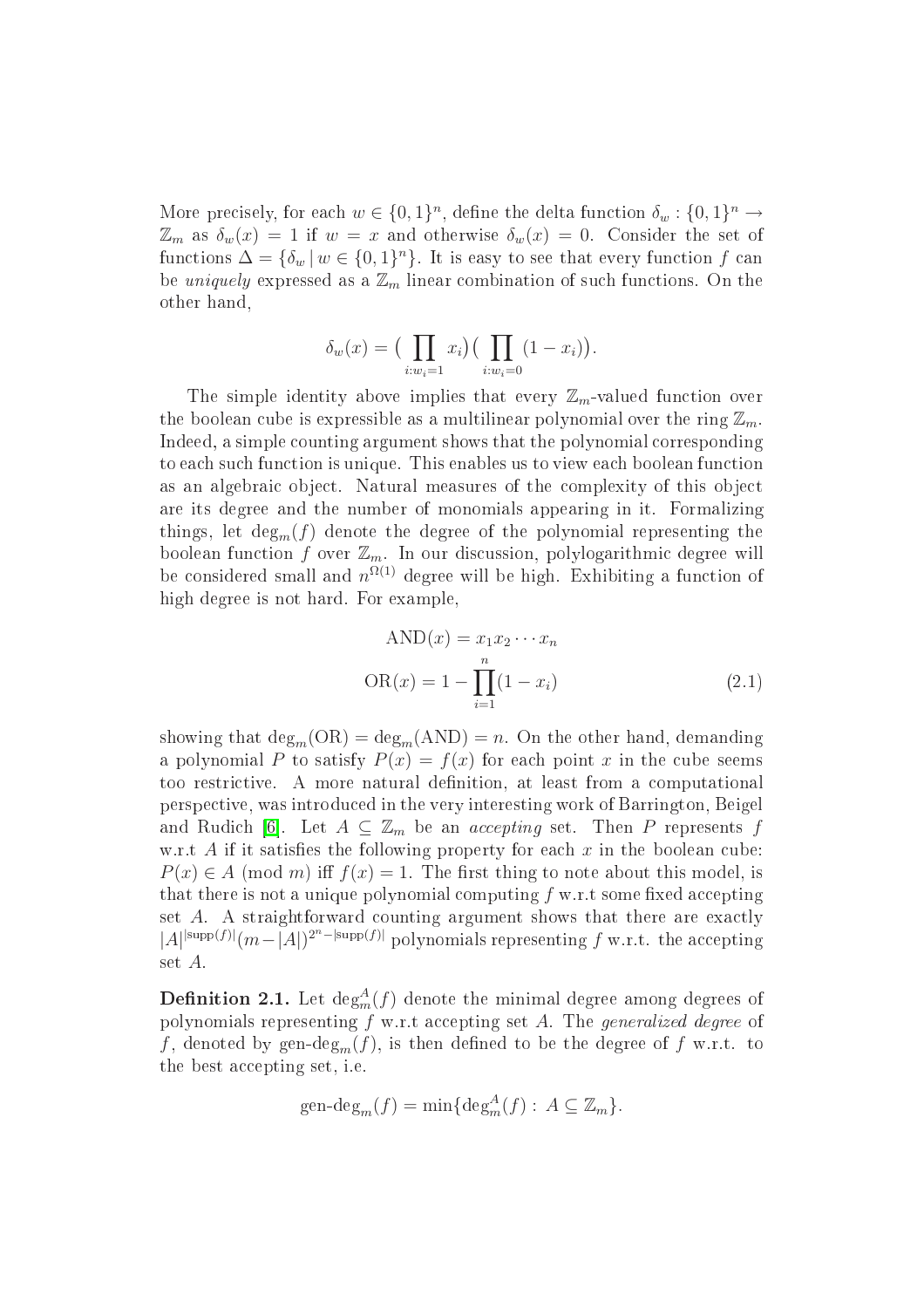While it is immediate that  $\text{gen-deg}_m(f) \leq \text{deg}_m(f)$  for every f, it is a entral question in the theory of polynomial representations to determine how much degree savings can generalized representation achieve over exact representation in the ring  $\mathbb{Z}_m$ . For general m, it seems fairly non-trivial to get good estimates of  $\deg_m^A(f)$  for even a simple f like OR and AND. However, when  $m$  is a prime  $p$  (or a prime power), tight bounds can be obtained in a simple and elegant fashion. The fact that  $\mathbb{Z}_p^*$  is a group turns out to be very useful:

Fact 2.2 (Fermat's Gift). Let p be any prime. For every  $x \not\equiv 0 \pmod{p}$ ,  $x^{p-1} \equiv 1 \pmod{p}.$ 

This gift is great for *booleanization*. Let  $P$  be any polynomial and  $A$  any accepting set. Let  $Q(x) = \sum_{a \in A} 1 - (P(x) - a)^{p-1}$ . Using Fermat's Gift, it is easy to verify that  $Q(x)$  is  $0/1$  valued modulo  $p$  and  $P(x) \in A \pmod{p}$  iff  $Q(x) \equiv 1 \pmod{p}$ . Thus, if P represented f w.r.t A, then Q is the unique polynomial corresponding to f. Noting that degree of  $Q$  is larger than  $P$  by a factor of at most  $p-1$ , one gets linear lower bounds on the degree of P if the function represented is a hard function like OR and AND (recall equation  $(2.1)$ :

**Fact 2.3.** For any prime p,  $gen-deg_p(f) \geq deg_p(f)/(p-1)$ . In particular,

$$
gen\text{-}deg_p(\text{ }OR), \text{ }gen\text{-}deg_p(\text{ }AND) \ge \frac{n}{p-1}.
$$

Unfortunately, when  $m$  contains two distinct prime factors, Fermat's gift stops working. One could hope that given any accepting set  $A \subset \mathbb{Z}_m$ , there is some univariate  $0/1$  valued polynomial R over  $\mathbb{Z}_m$  corresponding to the characteristic function of the set A. Indeed, Fermat's gift yields such a polynomial when  $m$  is prime. Having some such  $R$  would be enough for proving lower bounds on the generalized degree of f over  $\mathbb{Z}_m$ . This hope gets killed for the following reason: let  $m = p_1p_2$  be a product of two distinct primes. Recall, via chinese remaindering, the map  $a \mapsto ((a \mod p_1), (a \in A))$ mod  $p_2$ )) forms a bijection between  $\mathbb{Z}_m$  and  $\mathbb{Z}_{p_1} \times \mathbb{Z}_{p_2}$ . Thus, 0 and 1 in  $\mathbb{Z}_m$ correspond to tuples  $(0,0)$  and  $(1,1)$  in  $\mathbb{Z}_{p_1} \times \mathbb{Z}_{p_2}$ .

<span id="page-5-0"></span>Fact 2.4. Let  $m = p_1 p_2$  be a product of two distinct primes. Then the characteristic function of the set  $A = \{1\}$  (and the set  $A = \{0\}$ ) has no (univariate) polynomial representation over  $\mathbb{Z}_m$ .

*Proof.* Assume for the sake of contradiction that R is such a polynomial. Applying the Chinese Remaindering Theorem, R gives rise to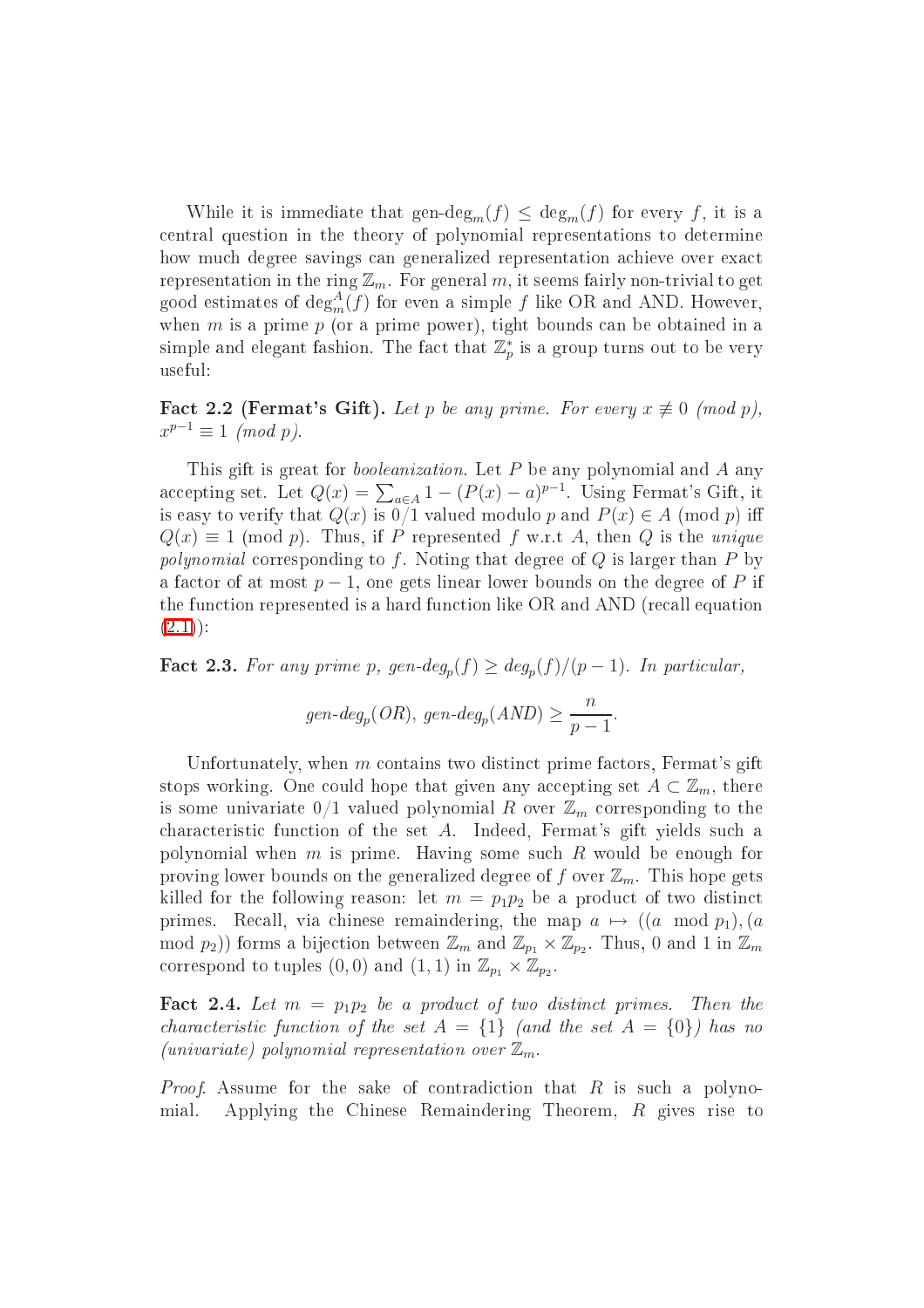two polynomials,  $R_{p_1}$  over  $\mathbb{Z}_{p_1}$  and  $R_{p_2}$  over  $\mathbb{Z}_{p_2}$  with the property that  $R(x) \mapsto (R_{p_1}(x \mod p_1), R_{p_2}(x \mod p_2)).$  Now  $R(0) \equiv 0 \pmod{m}$ . Hence,  $R_{p_1}(0) \equiv 0 \pmod{p_1}$ . Similarly,  $R_{p_2}(0) \equiv 0 \pmod{p_2}$ . Observing that  $R(1) \equiv 1 \pmod{m}$  and applying a similar argument yields the following:  $R_{p_1}(1) \equiv 1 \pmod{p_1}$  and  $R_{p_2}(1) \equiv 1 \pmod{p_2}$ . Thus, combining things back via chinese remaindering,  $R((0,1)) \equiv (0,1) \pmod{m}$  and  $R((1,0)) \equiv$  $(1,0)$  (mod m). However, as R is the exact representation of the characteristic function of  $A = \{1\}$ ,  $R((0,1)) \equiv R((1,0)) \equiv (0,0) \pmod{m}$ , leading us to the required contradiction.  $\Box$ 

Fa
t [2.4](#page-5-0) has turned out to be somewhat of a serious blow to proving lower bounds on the omposite degree of boolean fun
tions. To some extent, this is explained by a surprising upper bound dis
overed by Barrington, Beigel and Rudich [6].

Theorem 2.5 (Barrington, Beigel and Rudich). Let m have t distinct prime factors. Let  $A = \{1\}$  and  $A' = \mathbb{Z}_m - \{0\}$ . Then,  $deg_m^A(AND) = O(n^{1/t})$ and  $deg_m^{A'}(OR) = O(n^{1/t}).$ 

The above theorem shows that composite moduli can obtain non-trivial computational advantage over their primal counterparts when the accepting set is arefully hosen. Even more surprisingly, the above theorem has been exploited in explicit constructions in combinatorics  $[29, 22]$  $[29, 22]$  and very recently in obtaining efficient locally decodable codes by Efremenko [20].

Tardos and Barrington [42] obtained the following lower bound on the generalized degree of the OR fun
tion.

**Theorem 2.6 ([42]).** Let m have  $t \geq 2$  distinct prime factors, and let q be the smallest maximal prime power divisor of m. Then, gen-deg<sub>m</sub>(OR) is at  $least \left( \left( \frac{1}{q-1} - o(1) \right) \log n \right)^{\frac{1}{t-1}}.$ 

The above lower and upper bounds on the degree for OR and AND has not been improved in more than ten years and it is an important hallenge to narrow down the gap between them. On the other hand, we speculate the following:

<span id="page-6-0"></span>Conjecture 2.7. Let P be a multilinear polynomial of degree d over  $\mathbb{Z}_m$ . Let  $a \in \mathbb{Z}_m$  be such that there exists an  $x_0 \in \{0,1\}^n$  with  $P(x_0) \equiv$  $a \pmod{m}$ . Then the number of points in the cube at which  $P$  evaluates to  $a$ is at least  $2^{n-O(d^t)}$ , where  $m = p_1 \cdots p_t$  and each  $p_i$  is a distinct prime.

It is simple to verify that this conjecture implies that for such square-free m, gen-deg<sub>m</sub>(OR), gen-deg<sub>m</sub>(AND) =  $n^{\Omega(1/t)}$ . The conjecture above admits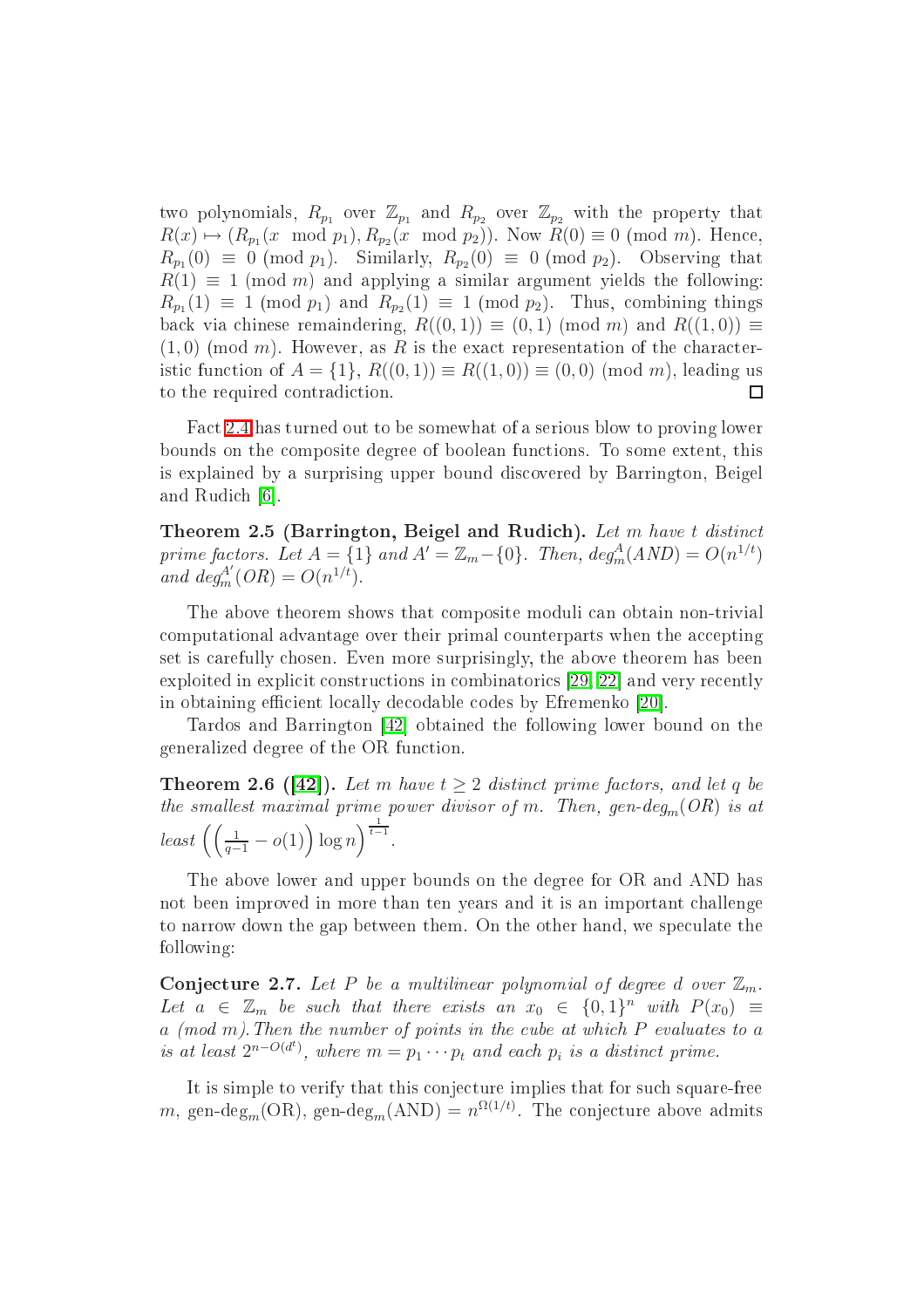a natural modification to composites with repeated prime factors. We do not state that formally to keep the dis
ussion simple and fo
ussed on the essential problem that lies ahead. Before we end this se
tion, it is worth mentioning that the above conjecture is known to be true for prime moduli (see for example [5]). Using Ramsey Theory, Péladeau and Thérien [38] prove a result that easily implies this conjecture for arbitrary  $m$  as long as the degree d is a onstant.

### <span id="page-7-0"></span>2.1 Computing  $\text{MOD}_q$

The advantage of omposites over primes is not limited to omputing AND and OR. Among other things, Bhatnagar et.al.<sup>[19]</sup> showed that one can compute the THRESHOLD<sub>k</sub> function by polynomials of degree  $O(n^{1/t+\epsilon})$ over  $\mathbb{Z}_m$ , if m has t distinct prime factors and k is a constant. This is a generalization of the upper bound due to Barrington et.al. as OR is just THRESHOLD<sub>1</sub>. Bhatnagar et.al. wondered if interesting degree upper bounds could be proved for the simple function  $\text{MOD}_q$ . Hansen [31], disproving a conjecture of Bhatnagar et.al. [19], showed the following:

**Theorem 2.8 (Hansen).** Assume  $m = p_1 \cdots p_t$  and q are co-prime satisfying the following condition: there exists positive integers  $b_1, \ldots, b_t$  such that  $\sum_{i=1}^{t}$  $i=1$ 1  $\frac{1}{b_i}$  < 1 and  $p_i \ge qb_i$  for all i. Then gen-deg<sub>m</sub>(MOD<sub>q</sub>) =  $O(n^{1/t})$ .

Tardos and Barrington's [42] technique can be adapted (see for example [13]) to prove an  $\Omega((\log n)^{1/(t-1)})$  lower bound on gen-deg<sub>m</sub>(MOD<sub>q</sub>). Such bounds degrade with the number of distinct prime factors of  $m$ . In a breakthrough work, Bourgain [11] proved an  $\Omega(\log n)$  lower bound on the generalized  $\text{MOD}_m$ -degree of  $\text{MOD}_q$ . Bourgain's method is interesting due to several reasons. First, it proves something stronger, showing that the *corre*lation between the boolean function computed by a sub-logarithmic degree polynomial over  $\mathbb{Z}_m$ , w.r.t. an accepting set, and  $\text{MOD}_q$  is exponentially small. Such a correlation bound was not know even for polynomials modulo primes, a model whi
h one typi
ally assumes we understand well. The result, very significantly, improves upon a long line of work (see, for example,  $[21, 12, 24, 4, 26]$  $[21, 12, 24, 4, 26]$  $[21, 12, 24, 4, 26]$  $[21, 12, 24, 4, 26]$  $[21, 12, 24, 4, 26]$  $[21, 12, 24, 4, 26]$  $[21, 12, 24, 4, 26]$  $[21, 12, 24, 4, 26]$ . Second, Bourgain's method boils down to estimating ertain exponential sums. This is an elementary but powerful te
hnique that has spawned more recent progress [\[15,](#page-24-9) [30,](#page-25-8) 18]. Due to its importance, we in
lude a proof of Bourgain's result. Our treatment follows that of Chattopadhyay  $[14, 16]$  $[14, 16]$ , that is very close to the method of  $[11, 27]$  $[11, 27]$  but is slightly simpler and sharper.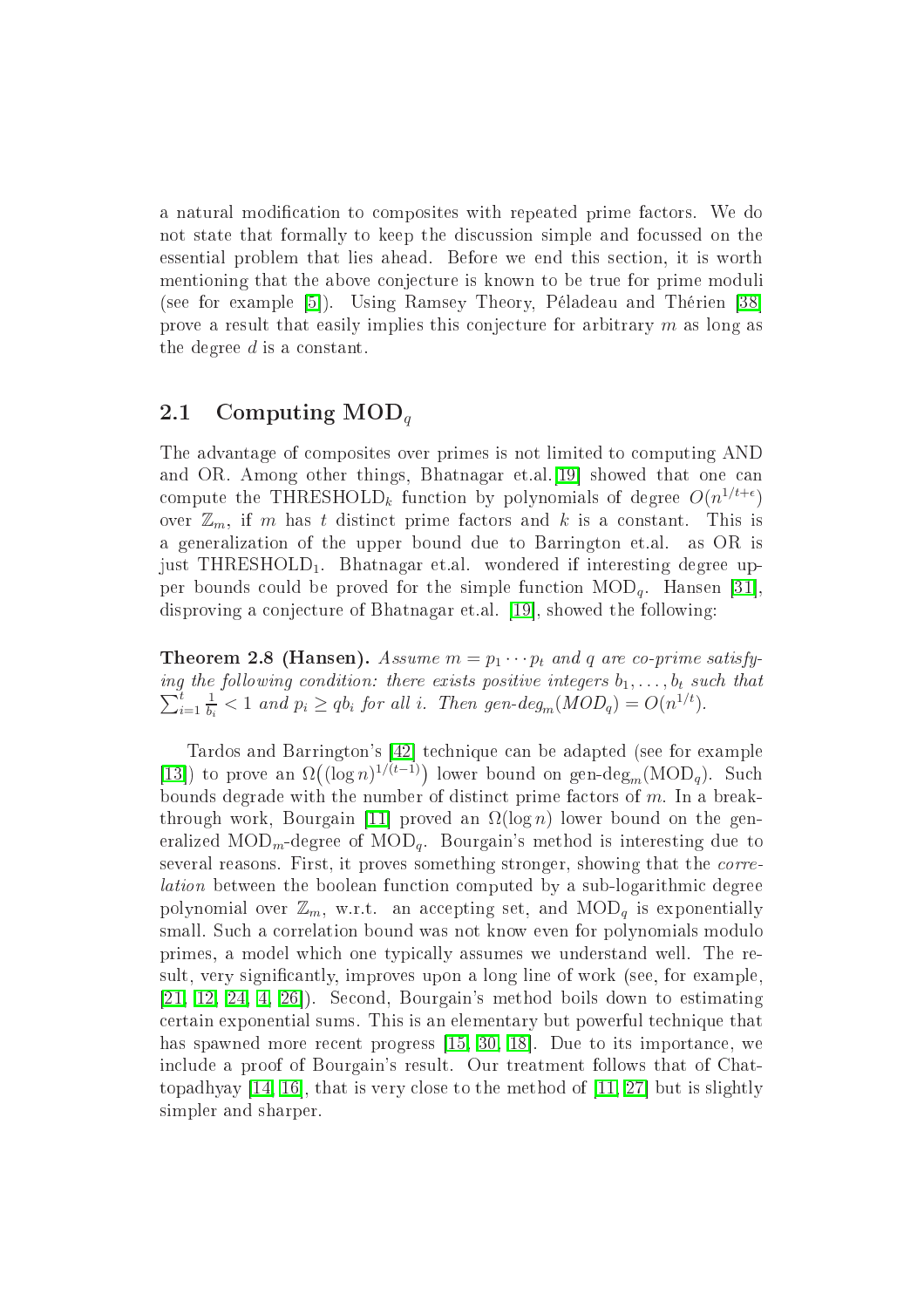**Definition 2.9.** For any  $b \in \{0, \ldots, q-1\}$ , define the bth  $\text{MOD}_q$ -residue class of  $\{0,1\}^n$ , denoted by  $M_q(b)$ , as the following:

$$
M_q(b) = \{x = (x_1, \dots, x_n) \in \{0, 1\}^n \mid \sum_{i=1}^n x_i = b \pmod{q}\}
$$
 (2.2)

**Definition 2.10.** For any polynomial P over  $\mathbb{Z}_m$  and  $a \in \mathbb{Z}_m$ , let  $P^{-1}(a)$ define the set of points in  $\{0,1\}^n$  where P evaluates to a.

An intuition about a random and uniform set is that each of the  $M_q(b)$  residue classes are equally represented in such a set. Bourgain's result essentially shows that if P has low degree, then  $P^{-1}(a)$  appears pseudorandom<sup>[4](#page-8-0)</sup> to the  $\text{MOD}_q$  function. In other words, either each of the  $\text{MOD}_q$  residue classes are almost equally represented in  $P^{-1}(a)$  or the set is a very small fraction of the ube.

<span id="page-8-2"></span>Lemma 2.11 (Bourgain's Uniformity Lemma). For all positive coprime integers m, q, there exists a positive constant  $\gamma = \gamma(q) < 1$  such that for every polynomial P of degree d over  $\mathbb{Z}_m$  and every  $a \in \mathbb{Z}_m$ , the following holds:

<span id="page-8-1"></span>
$$
\left| \Pr\left[x \in \left(P^{-1}(a) \cap M_q(b)\right)\right] - \frac{1}{q} \Pr\left[x \in P^{-1}(a)\right] \right| \le \exp\left(-\frac{\gamma n}{\left(m2^{m-1}\right)^d}\right). \tag{2.3}
$$

Before we start the proof, let us recall an elementary fact about the primitive roots of unity that we make repeated use of henceforth. Let  $e_m(y)$ denote the primitive m-th root of unity raised to the yth power, i.e.  $\exp(\frac{2\pi jy}{m})$  $\frac{\pi jy}{m}$ ), where j is the complex square root of  $-1$ . Then,

<span id="page-8-3"></span>**Fact 2.12.** If  $y = 0$  then,  $\frac{1}{m} \sum_{\alpha=0}^{m-1} e_m(\alpha y)$  is 1 and the expression is 0 otherwise.

Armed with this basi fa
t, we prove the Uniformity Lemma below:

*Proof of Uniformity Lemma.* We write  $Pr\left[x \in (P^{-1}(a) \cap M_q(b))\right]$  as an exponential sum. Thus,

<span id="page-8-0"></span>Ine method employed by Bourgain to prove this result is closely related to method omplexity to estimate the distribution of a function of the distribution of the distribution of the distributio tion. Indeed, the quantity in the mass of [\(2.3\)](#page-8-1) is there, a control to the distribution  $\mathcal{L}_{\mathcal{A}}$  $\text{MOD}_q$  function w.r.t. polynomial mappings modulo m. The interested reader can find more details on this point of view in the point of  $\mathcal{L}$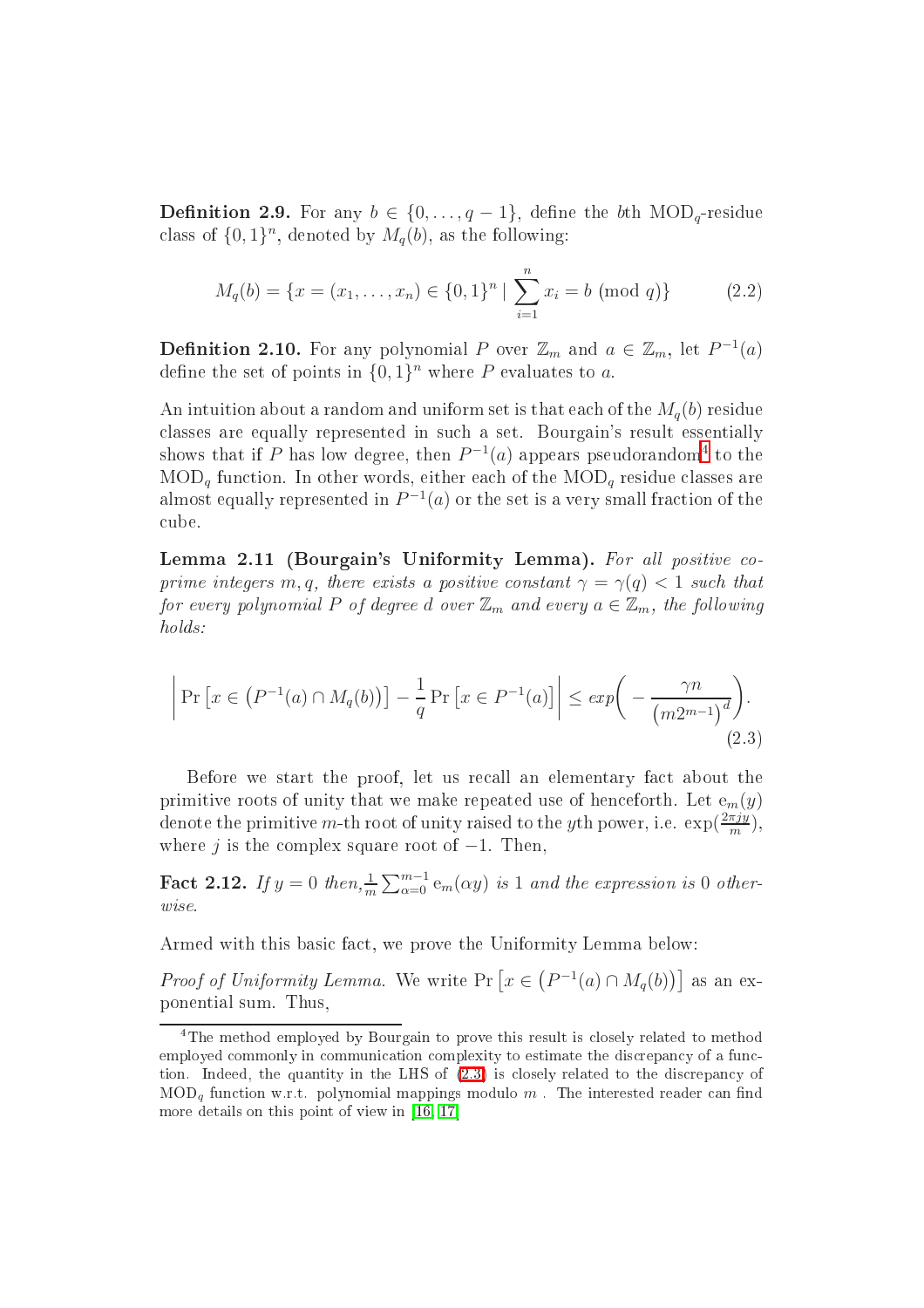$$
\Pr_{x} \left[ x \in (P^{-1}(a) \cap M_q(b)) \right] \n= \mathbb{E}_{x \in \{0,1\}^n} \left[ \left( \frac{1}{m} \sum_{\alpha=0}^{m-1} e_m(\alpha(P(x) - a)) \right) \left( \frac{1}{q} \sum_{\beta=0}^{q-1} e_q(\beta(x_1 + \dots + x_n - b)) \right) \right]
$$
\n(2.4)

Expanding the sum inside the second multiplicand and treating the case of  $\beta = 0$  separately, one gets

<span id="page-9-1"></span><span id="page-9-0"></span>
$$
(2.4) = \frac{1}{q} \mathbb{E}_x \left[ \frac{1}{m} \sum_{\alpha=0}^{m-1} e_m (\alpha (P(x) - a)) \right] + \frac{1}{mq} \sum_{\alpha \in [m], \beta \in [q] - \{0\}} S^{m,q}(\alpha, \beta, P) e_m(-a\alpha) e_q(-b\beta)
$$
(2.5)

where,

$$
S^{m,q}(\alpha,\beta,P) = \mathbb{E}_{x \in \{0,1\}^n} \left[ e_m(\alpha P(x)) \cdot e_q(\beta(x_1 + \dots + x_n)) \right]
$$
(2.6)

Observing that the first term in [\(2.5\)](#page-9-1) is simply  $\frac{1}{q} \Pr \left[ x \in P^{-1}(a) \right]$  and  $|\mathsf{e}_m(-a\alpha)| = |\mathsf{e}_q(-b\beta)| = 1$ , we get :

$$
\left| \Pr_x \left[ x \in (P^{-1}(a) \cap M_q(b)) - \frac{1}{q} \Pr_x \left[ x \in P^{-1}(a) \right] \right| \le \frac{1}{mq} \sum_{\alpha \in [m], \beta \in [q] - \{0\}} |S^{m,q}(\alpha, \beta, P)|
$$
\n(2.7)

The Uniformity Lemma [2.11](#page-8-2) gets proved by the bound on  $|S^{m,q}(\alpha,\beta,P)|$ provided below. The bound below is the main te
hni
al ontribution of Bourgain.  $\Box$ 

<span id="page-9-2"></span>**Lemma 2.13.** For each pair of co-prime integers  $m, q > 1$  there exists a constant  $\gamma = \gamma(q)$  such that for every polynomial P of degree  $d > 0$  in  $\mathbb{Z}_m$ and numbers  $\alpha \in [m], \beta \in [q] - \{0\}$ , the following holds :

<span id="page-9-4"></span><span id="page-9-3"></span>
$$
|S^{m,q}(\alpha,\beta,P)| \le \exp\bigg(-\frac{\gamma n}{(m2^{m-1})^d}\bigg). \tag{2.8}
$$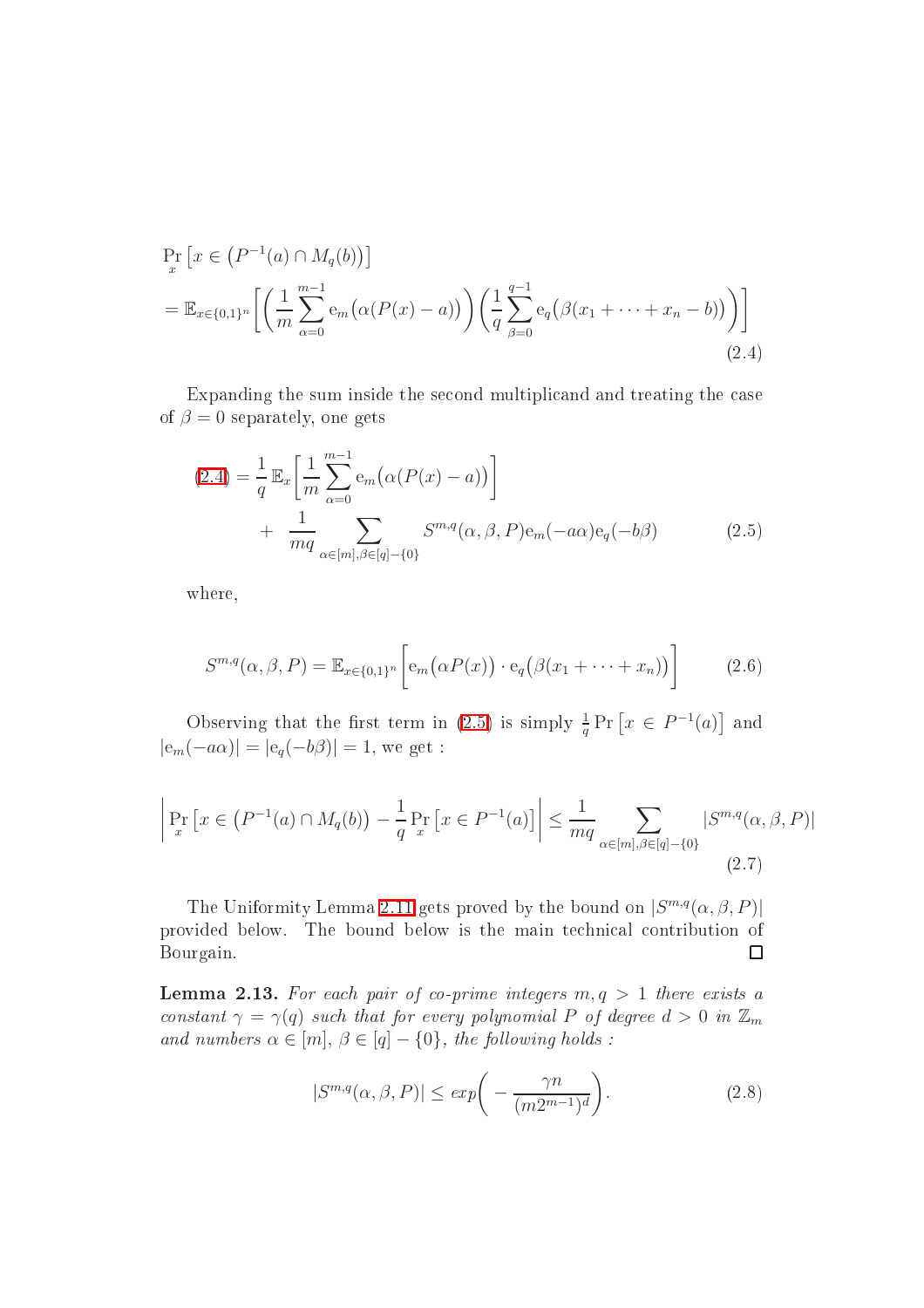Before we begin our formal calculations, we note that a slightly weaker estimate of  $|S^{m,q}(\alpha,\beta,P)|$  was first obtained by Bourgain [11] and later generalized by Green et al  $[27]$ . The case when P is a linear polynomial was essentially dealt with in [12] and forms our base case<sup>-</sup> just as in [\[11,](#page-24-5) 27].

In order to explain the intuition behind our calculations, we develop some definitions and notations. Let  $f: \{0,1\}^n \to \mathbb{Z}_m$  be any function. Consider any set  $I \subseteq [n]$ . Note that each binary vector v of length |I| can be thought of as a partial assignment to the input variables of  $f$  by assigning  $v$  to the variables in I in a natural way. Let  $f^{I(v)}$  be the subfunction of f on variables not indexed in  $I$  induced by the partial assignment  $v$  to variables indexed in *I*. For any sequence  $Y = \{y_1, \ldots, y_t\}$  having t boolean vectors from  $\{0, 1\}^n$ , let  $f_Y$  be the function defined by  $f_Y(x) = f(x) + \sum_{i=1}^t f(x \oplus y_i)$ , where the sum is taken in  $Z_m$ . Let  $I[Y] \subseteq [n]$  be the set of those indices on which every vector in Y is zero and  $J[Y]$  be just the complement of  $I[Y]$ . Then, the following observation will be very useful in the ensuing calculation :

<span id="page-10-2"></span>Observation 2.14. Let P be a polynomial of degree d in n variables over  $\mathbb{Z}_m$ . Then, for each sequence Y of  $m-1$  boolean vectors in  $\{0,1\}^n$ , the polynomial  $P^{J[Y](v)}_{Y}$  $\sum_{Y}^{J\{I\}(v)}$  is a polynomial of degree  $d-1$  in variables from  $I[Y]$  for each vector  $v \in \{0,1\}^{|J[Y]|}$ .

*Proof of Lemma [2.13.](#page-9-2)* We drop the superscript from  $S^{m,q}$  to avoid clutter in the following discussion. We shall induce on the degree d of the polynomial. Our IH is that there exists a positive real constant  $\mu_{d-1} < 1$  such that for all polynomials R of degree at most  $d-1$  and for all  $n \geq 0$  we have  $|S(\alpha, \beta, R)| \leq 2^n \mu_{d-1}^n$ . The base case of  $d = 0$  is easily verified and is dealt with in earlier works on correlation. Note that  $\mu_0$  depends only on q. Our inductive step will yield a relationship between  $\mu_{d-1}$  and  $\mu_d$  that will also give us our desired expli
it bound of [\(2.8\)](#page-9-3).

As in  $[11, 27]$  $[11, 27]$ , we raise S to its mth power. Our point of departure from these work, is to write  $(S)^m$  in a slightly different way.

<span id="page-10-1"></span>
$$
(S)^{m} = \mathbb{E}_{y^{1}, \dots, y^{m-1} \in \{0, 1\}^{n}} \mathbb{E}_{x} \left[ e_{m} \left( P(x) + \sum_{j=1}^{m-1} P(x \oplus y^{j}) \right) \times \times e_{q} \left( \sum_{i=1}^{n} x_{i} + \sum_{i=1}^{n} (x_{i} \oplus y_{i}^{1}) + \dots + \sum_{i=1}^{n} (x_{i} \oplus y_{i}^{m-1}) \right) \right]
$$
(2.9)

Let Y be the sequence of length  $m-1$  formed by a given set of vectors  $y^1,\ldots,y^{m-1}.$  We denote by  $u$  and  $v$  respectively the projection of  $x$  to  $I[Y]$ 

<span id="page-10-0"></span>we revisit this base case fater in Section 5.4.1.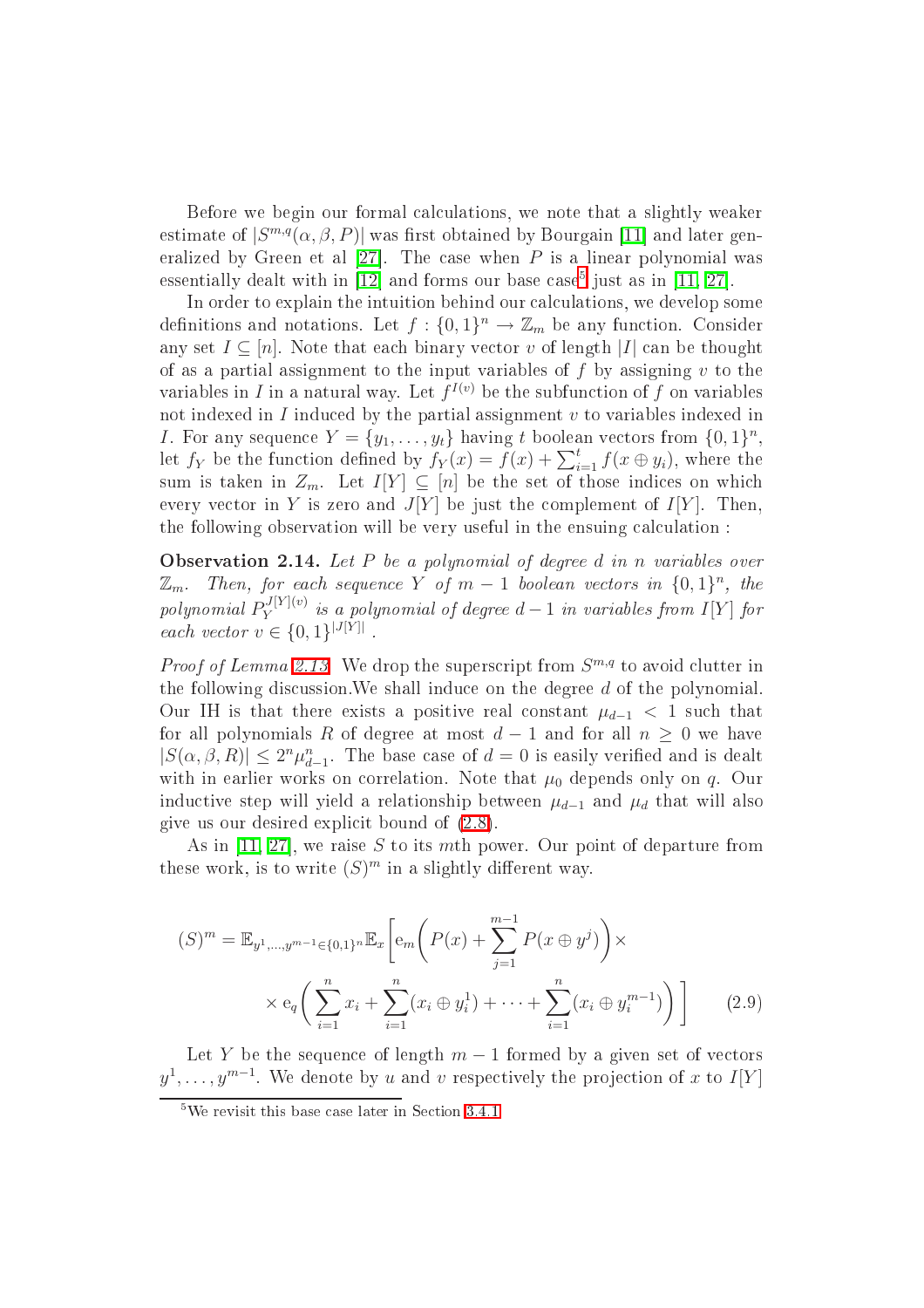and  $J[Y]$ . Let  $n_I$  and  $n_J$  be the cardinality of  $I[Y]$  and  $J[Y]$  (note that  $n_I + n_J = n$ . Then, one can verify

<span id="page-11-0"></span>
$$
(2.9) = \mathbb{E}_{y^1,\dots,y^{m-1}\in\{0,1\}^n} \mathbb{E}_{v\in\{0,1\}^{n_J}} \left[ e_m(Q^{y^1,\dots,y^{m-1}}(v)) e_q(n_J) \times \times \mathbb{E}_{u\in\{0,1\}^{n_I}} \left[ e_m(P_Y^{I[Y](v)}(u)) e_q(m \sum_{i=1}^{n_I} u_i) \right] \right]
$$
(2.10)

where  $Q^{y^1,\dots,y^{m-1}}$  is some polynomial that is determined by  $y^1,\dots,y^{m-1}$  and polynomial P.

The key thing to note is that Observation [2.14](#page-10-2) implies  $P_Y^{I[Y](v)}$  $Y = \n\begin{bmatrix}\n0 & \text{or} & a\n\end{bmatrix}$ polynomial of degree at most  $d-1$  over  $u$  for every sequence  $Y=y^1,\ldots,y^{m-1}$ and every vector v. Thus, the inside sum of  $(2.10)$  over the variable u can be estimated using our inductive hypothesis. Noting that the number of sequences Y for which  $|I_Y| = k$  is exactly  $\binom{n}{k}$  $\binom{n}{k} (2^{m-1} - 1)^{n-k}$  and using the triangle inequality with the binomial theorem, we get.

$$
|S|^m \le \sum_{k=0}^n \binom{n}{k} (2^{m-1} - 1)^{n-k} 2^{n-k} 2^k \mu_{d-1}^k = 2^{nm} \left( 1 - \frac{1 - \mu_{d-1}}{2^{m-1}} \right)^n \tag{2.11}
$$

The rest of the calculation proceeds exactly as in Green et. al. [27]. We repeat it here for the sake of self-containment. Taking the mth root of both sides of [\(2.11\)](#page-11-1), using the inequality  $(1-x)^{1/m} \leq 1-x/m$  if  $0 \leq x < 1$  amd  $m > 1$  after rearranging, we obtain

<span id="page-11-1"></span>
$$
1 - \mu_d \ge \frac{1 - \mu_{d-1}}{m2^{m-1}} \ge \frac{1 - \mu_0}{\left(m2^{m-1}\right)^d} \tag{2.12}
$$

Substituting  $\gamma = 1 - \mu_0$ , one gets  $\mu_d \le \exp\left(-\frac{\gamma}{(m2^{m-1})^d}\right)$ . This immediately yields [\(2.8\)](#page-9-3) in Lemma [2.13.](#page-9-2)  $\Box$ 

#### <sup>3</sup> Computation by <sup>a</sup> System of Polynomials 3

It is natural to extend the notion of computation of a boolean function by a single polynomial to the notion of computation by a system of polynomials. Apart from the fact that systems of polynomials are central objects of interest in bran
hes of pure mathemati
s like algebrai geometry, the study of their omputational power is motivated from proving lower bounds in both boolean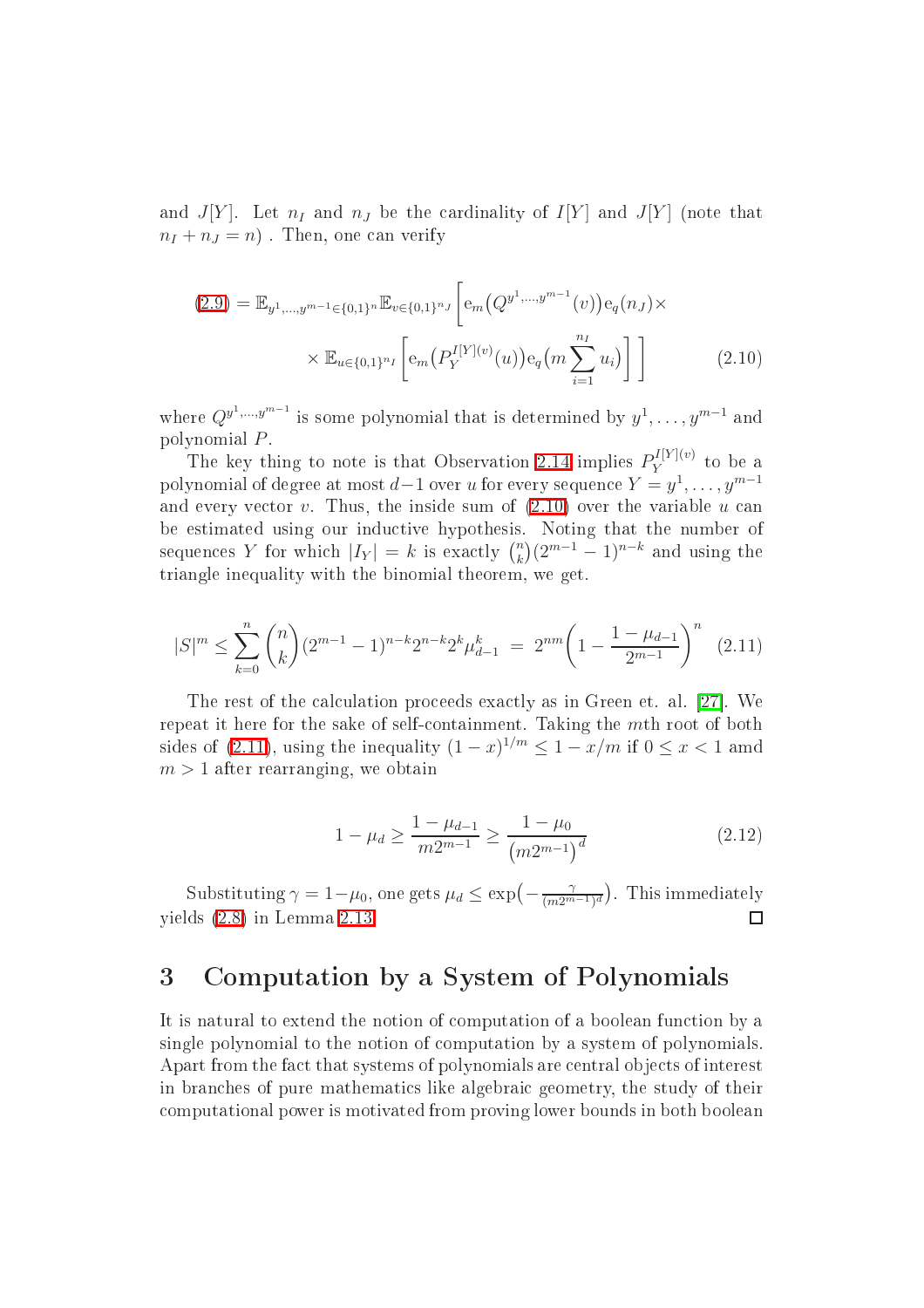and arithmetic circuits. As before, the fact that our polynomials are over a ring  $\mathbb{Z}_m$  (rather than a field) and that we are interested in their behavior over the boolean cube, presents difficulties

Let P be a system of polynomials  $P_1, \ldots, P_s$ , each over  $\mathbb{Z}_m$  and let  $A_1, \ldots, A_s$  be their respective accepting sets. The boolean function computed by P, denoted by  $f^{\mathcal{P}}$ , is simply given by the following: for any  $x \in \{0,1\}^n$ ,  $f^{\mathcal{P}}(x) = 1$  if  $P_i(x) \in A_i \pmod{m}$  for each  $1 \leq i \leq s$ , otherwise  $f^{\mathcal{P}}(x) = 0$ . The degree of the system  $P$ , denoted by deg( $P$ ), is the degree of a maximal degree polynomial in  $P$ , i.e.  $max{\{deg(P_i) : i \leq s\}}$ .

**Definition 3.1.** The *s*-simultaneous  $\text{MOD}_m$ -degree of a boolean function  $f$ , denoted by  $\deg_m^s(f)$ , is the degree of a minimal degree system of s polynomials computing  $f$ .

Of ourse, making progress on proving degree lower bounds for a system of polynomials in general is a harder problem than proving lower bounds on the degree of a single polynomial. It may thus seem pointless to work with systems of polynomials before resolving questions from the previous section. However, consider the following: we know that a *linear polynomial* over  $\mathbb{Z}_m$ cannot represent any of AND, OR and  $\text{MOD}_q$  function. In fact, from results in the previous se
tion, we know that one provably needs almost logarithmi degree to represent them. Thus, one may hope to answer questions of the following type: How large a lower bound on s can we prove so that  $\deg_m^s(f)$  > 1? As we will see that even for this case, proving strong lower bounds on s can be non-trivial. Additionally, su
h lower bounds yield new lower bounds on the size of some restri
ted ir
uits for whi
h no other methods are urrently known.

#### 3.1 Linear Systems

Let  $\mathcal{L} = \{\ell_1, \ldots, \ell_t\}$  be a set of *n*-variate linear forms over  $\mathbb{Z}_m$ . Such a set forms a linear map  $\mathcal{L} : \mathbb{Z}_m^n \to \mathbb{Z}_m^t$ . Conversely, given such a linear map, there exists a corresponding set of linear forms. For  $v \in \mathbb{Z}_m^t$ , let  $K^{\mathcal{L}}(v)$  represent the set of points in  $\{0,1\}^n$ , that satisfy  $\ell_i = v_i$  for all  $1 \leq i \leq t$ . Then, we show the following:

<span id="page-12-0"></span>Theorem 3.2 (Chattopadhyay, Goyal, Pudlák and Thérien [15]). For every positive integer  $m$ , there exists a positive constant  $c$  such that the following holds. Let  $\mathcal{L}: \mathbb{Z}_m^n \to \mathbb{Z}_m^t$  be a linear map. For any  $v \in \mathbb{Z}_m^t$ , if  $K^{\mathcal{L}}(v)$  is non-empty, then

<span id="page-12-1"></span>
$$
|K^{\mathcal{L}}(v)| \ge \frac{2^n}{c^t}.\tag{3.1}
$$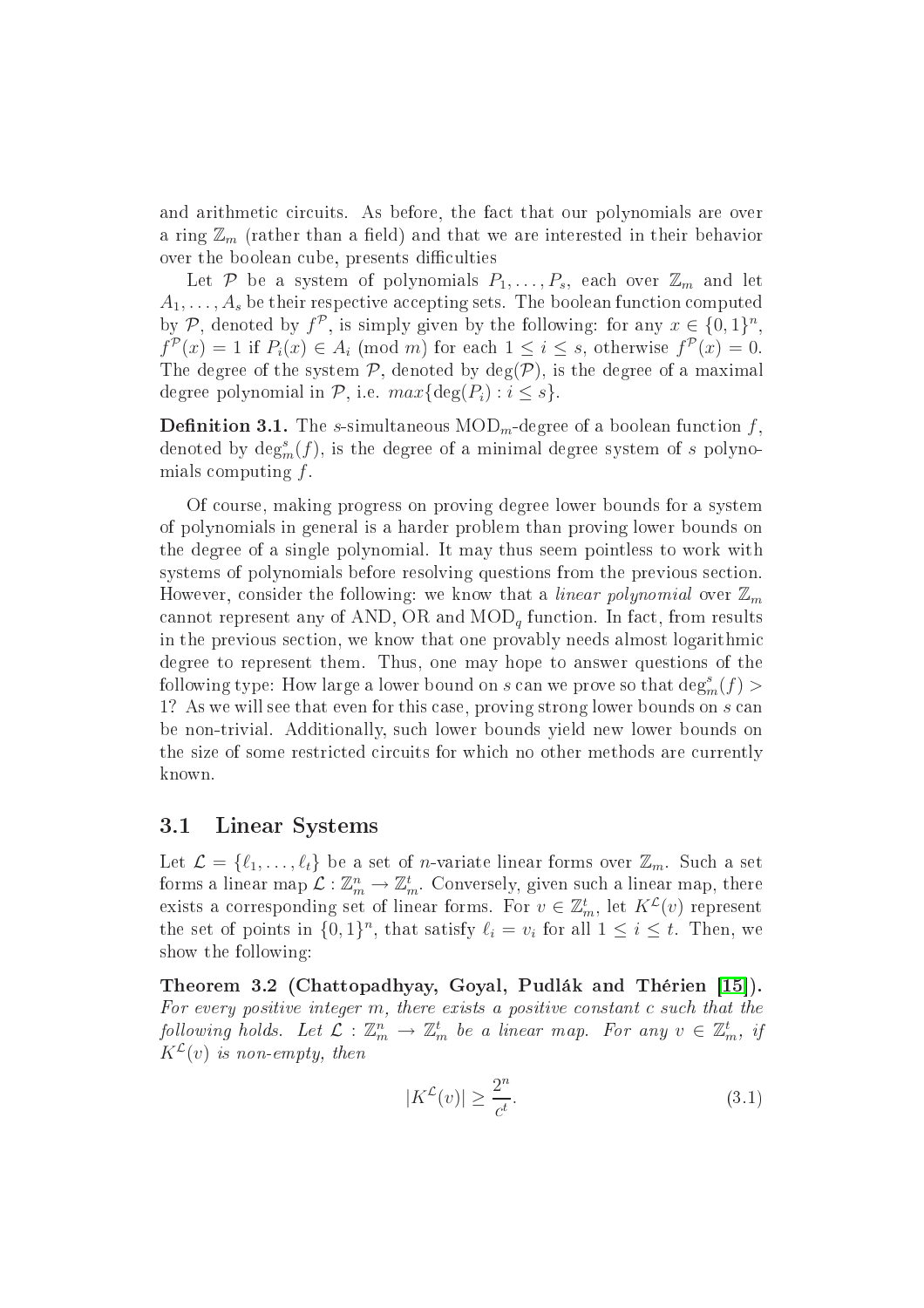A simple averaging argument shows that for every  $\mathcal{L}: \mathbb{Z}_m^n \to \mathbb{Z}_m^t$ , there exists a  $v \in \mathbb{Z}_m^t$  such that  $K^{\mathcal{L}}(v)$  has size at least  $2^n/m^t$ . Theorem [3.2](#page-12-0) is a kind of concentration result in the sense that it shows that every  $K^{\mathcal{L}}(v)$  is of size close to the average size if it is non-empty. We note that the results in [43], based on methods introduced in [7], imply a lower bound of  $\left(\frac{\alpha}{\alpha-1}\right)$  $\frac{\alpha}{\alpha-1}$ <sup>n</sup> ·  $\frac{1}{\alpha^t}$ on the size of  $K^{\mathcal{L}}(v)$  when it is non-empty, and  $\alpha$  is an increasing function of m. This is still exponentially weaker than what is given by  $(3.1)$ .

#### 3.2 An Ex
ursion

Before we prove Theorem [3.2,](#page-12-0) we draw on a notion from combinatorial group theory. Consider a fixed finite abelian group  $G$ . The *Davenport constant* of G, denoted by  $s(G)$ , is the smallest integer k such that every sequence of elements of  $G$  of length at least  $k$ , has a non-empty subsequence that sums to zero. The pigeon-hole-principle shows that  $s(G)$  is finite if G is finite. This is because if we have a sequence of length larger than  $|G|^2$ , then some element a of G is repeated at least |G| times. The sub-sequence formed by the first  $|G|$  instances of a indeed sums to zero as the order of every element in G divides |G|. Thus,  $s(G) \leq |G|^2$ , which gives a quadratic upper bound on the Davenport onstant w.r.t. the size of the group.

For specific groups, one can show much better bounds. For instance, if the group is  $\mathbb{Z}_p$ , then one can show, using the polynomial method, that  $s(\mathbb{Z}_n)$  is p. Clearly, the lower bound follows by considering the sequence of  $(p-1)$  occurrences of the identity element. Such a sequence has no nonempty subsequence summing to zero. The upper bound can be established as follows: Let  $a_1, \ldots, a_p$  be a sequence of elements from  $\mathbb{Z}_p$ . Assume that no zero-sum subsequence of it exists. In other words, the polynomial  $a_1x_1+\cdots+a_n$  $a_p x_p$  over  $\mathbb{Z}_p$  evaluates to zero only at one point in the boolean cube  $\{0,1\}^p,$ which is the all zero point. Thus, applying Fermat's Gift, the polynomial  $P \equiv 1 - (a_1x_1 + \cdots + a_px_p)^{p-1}$ , is exactly the OR function of p boolean variables over  $\mathbb{Z}_p$ . However, recall that equation [\(2.1\)](#page-4-0) shows that the degree of the OR polynomial is  $p$ . This contradiction finishes the argument.

Olson [35] showed a more general statement: Let G be an abelian  $p$ -group of the form  $\Z_{p^{k_1}} \oplus \Z_{p^{k_2}} \oplus \cdots \oplus \Z_{p^{k_r}}$ , where  $\oplus$  denotes direct sum. He shows that  $s(G) = 1 + \sum_{i=1}^{r} (p^{k_i} - 1)$  in this case. We show a little later that  $s(\mathbb{Z}_m^t)$ is at most  $c(m)t$ , where  $c(m)$  is a constant that just depends on m. Before doing that, we recall another result by Olson [36] that connects  $s(G)$  with the set of boolean solutions to the equation  $g_1x_1 + \ldots + g_nx_n = 0$ , denoted by  $K(G, n)$ , where each  $g_i \in G$ .

Theorem 3.3 (Olson's Theorem).  $|K(G,n)| \ge \max\{1, 2^{n+1-s(G)}\}.$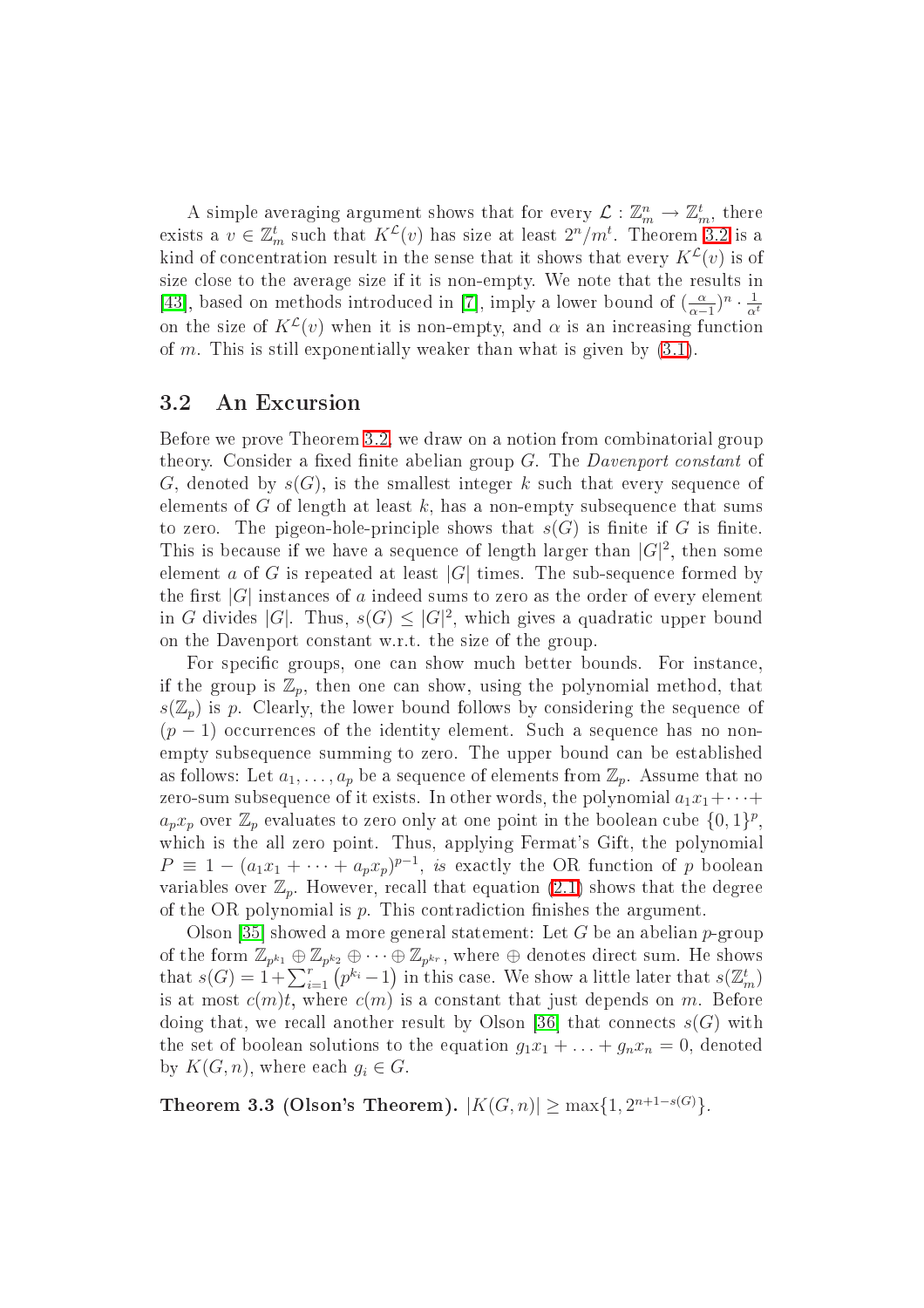*Proof adapted from [36]*. We prove this by induction of n. For  $n \leq s(G)-1$ , the theorem is vacuously true. Assuming it is true for  $n$ , we prove it for  $n+1$ . Let the equation be  $g_1x_1 + \cdots + g_{n+1}x_{n+1} = 0$ . By the definition of  $s(G)$ , there is a subsequence of  $g_1, \ldots, g_{s(G)}$  that has a subsequence that sums to zero. W.l.o.g., assume this subsequence to be  $g_1, \ldots, g_t$ . Then consider the equation  $(-g_2)x_2 + \cdots + (-g_t)x_t + g_{t+1}x_{t+1} + \cdots + g_{n+1}x_{n+1} = 0$ . By our hypothesis, this equation on n variables has at least  $2^{n+1-s(G)}$  solutions. For each such solution point  $u$ , we obtain a solution to the original equation over  $n+1$  variables in which the value of  $x_1$  is set to 1 in the following way:  $x_1 = 1$ , for  $2 \le i \le t$ ,  $x_i$  is set to the value that is the complement of its value in u, and for  $t < i \leq n+1$ ,  $x_i$  is set to its corresponding value in u. Finally, extend the solutions of  $g_2x_2 + \cdots + g_{n+1}x_{n+1} = 0$  to our original equation by simply fixing  $x_1 = 0$  to obtain at least another  $2^{n+1-s(G)}$  solutions. Thus, we have at least  $2^{n+2-s(G)}$  solutions in total, proving the theorem.  $\Box$ 

#### 3.3 A Simple Fourier Analyti Argument

<span id="page-14-0"></span>The usefulness of Olson's Theorem for our purpose is evident from its following immediate orollary:

Corollary 3.4. Let  $\mathcal{L}: \mathbb{Z}_m^n \to \mathbb{Z}_m^s$  be a linear map. Then, for all  $v \in \mathbb{Z}_m^s$ such that  $K^{\mathcal{L}}(v)$  is non-empty, we have  $|K^{\mathcal{L}}(v)| \geq 2^{n+1-s(\mathbb{Z}_m^s)}$ .

*Proof.* Let  $\mathcal{L} = \{\ell_1, \ldots, \ell_t\}$  be the underlying linear forms, where  $\ell_i =$  $a_{i,1}x_1 + \cdots + a_{i,n}x_n$ . As  $K^{\mathcal{L}}(v)$  is non-empty, there exists  $b \in \{0,1\}^n$  such that  $\ell_i(b) = v_i$ . Consider  $\ell'_i = a'_{i,1}x_1 + \cdots + a'_{i,n}x_n$ , where  $a'_{i,j} = -a_{i,j}$  if  $b_j = 1$  and otherwise  $a'_{i,j} = a_{i,j}$ , for each  $1 \leq j \leq n$  and  $1 \leq i \leq t$ . Define  $\mathcal{L}' \equiv \{\ell'_1, \ldots, \ell'_t\}$ . Then, it is straight-forward to verify that sets  $K^{\mathcal{L}}(v)$ and  $K^{\mathcal{L}'}(0^s)$  are in one-to-one correspondence with each other. The result follows by observing that Olson's Theorem implies  $K^{\mathcal{L}'}(0^s)$  has size at least  $2^{n+1-s(\mathbb{Z}_m^s)}$ .  $\Box$ 

In view of Corollary [3.4,](#page-14-0) it is sufficient to establish an  $O(t)$  upper bound on  $s(\mathbb{Z}_m^t)$  for proving Theorem [3.2.](#page-12-0) Although, to the best of our knowledge, determining the exact bound on  $s(\mathbb{Z}_m^t)$  is still open, the linear upper bound that we seek follows from the independent work of Meshulam [34] and Therien [43]. We inlcude a proof of this, using simple Fourier analysis over groups of the form  $\mathbb{Z}_m^t$ . Recall, from the proof of Bourgain's Theorem in Section [2.1,](#page-7-0)  $e_m(y)$  denotes the primitive m-th root of unity raised to the yth power.

<span id="page-14-1"></span>**Theorem 3.5.** If m is even,  $s(\mathbb{Z}_m^t) \le ct$ , where  $c = \frac{\log m}{\log m - \log(n)}$  $\log m - \log(m-1)$  <sup>*to*</sup> a onstant.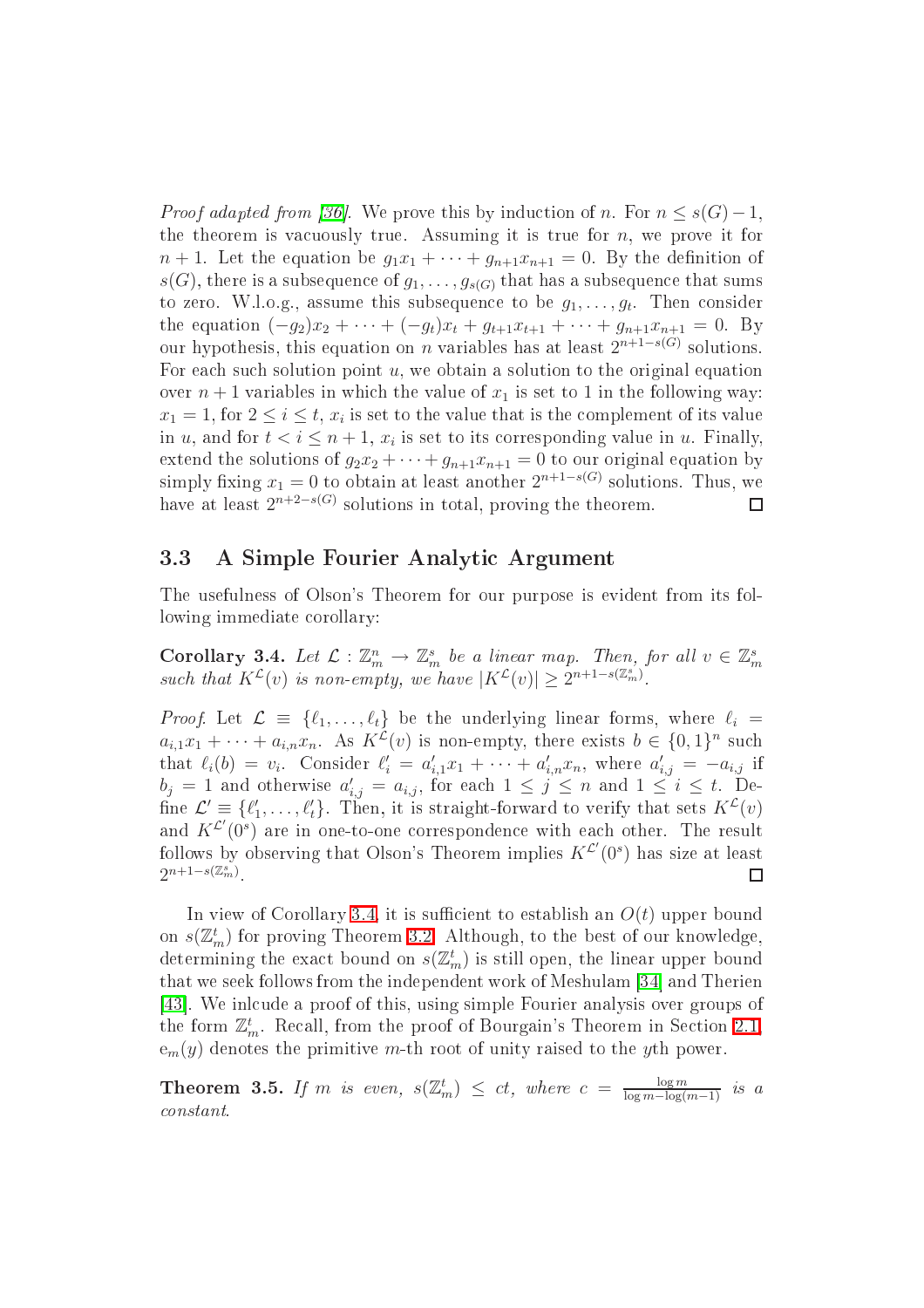*Proof.* Let  $\mathcal{L} \equiv \{\ell_1, \ldots, \ell_t\}$  be a linear map from  $\mathbb{Z}_m^s$  to  $\mathbb{Z}_m^t$ , such that  $K^{\mathcal{L}}(0^t)$ is a singleton set, i.e. contains only the point  $0^s$ . Let  $\lambda_S: \mathbb{Z}_m^s \to \{0,1\}$  denote the characteristic function for any set  $S \subseteq \mathbb{Z}_m^s$ . Then, using Fact [2.12,](#page-8-3) one writes

$$
\lambda_{\{0,1\}^s}(x) \equiv \frac{1}{m^s} \prod_{j=1}^s \left[ \sum_{a=0}^{m-1} e_m(ax_j) + \sum_{a=0}^{m-1} e_m(a(x_j-1)) \right]
$$

$$
= \frac{1}{m^s} \prod_{j=1}^s \left[ \sum_{a=0}^{m-1} \left( 1 + e_m(-a) \right) e_m(ax_j) \right].
$$

Let  $m = 2\ell$ . Then clearly for  $a = \ell$ , we have  $(1 + e_m(a)) = 1 + e_m(\pi) = 0$  using a basic trigonometric identity. Thus, noting that  $|\text{supp}(\widehat{fg})| \leq |\text{supp}(\widehat{f})|$ .  $|\text{supp}(\hat{g})|$ , we see that  $|\text{supp}(\widehat{\lambda_{\{0,1\}^s}})| \leq (m-1)^s$ . Further,

$$
\lambda_{K^{\mathcal{L}}(0^{t})}(x) \equiv \left[ \prod_{j=1}^{t} \left( \frac{1}{m} \sum_{a=0}^{m-1} e_{m}(a \ell_{j}(x)) \right) \right] \lambda_{\{0,1\}^{s}}(x).
$$

Thus, one concludes

$$
\left|\text{supp}\left(\widehat{\lambda_{K}c_{(0^t)}}\right)\right| \leq m^t \left|\text{supp}\left(\widehat{\lambda_{\{0,1\}^s}}\right)\right| \leq m^t(m-1)^s.
$$

Applying the Uncertainty Principle from Fourier Analysis, we get

$$
m^t(m-1)^s \ge |\mathbb{Z}_m^s| = m^s
$$

when
e the result follows.

The case of an odd  $m$  can be dealt with by the following simple trick. Multiply each linear form  $\ell_i$  by 2. Viewing each modified linear form to be over  $\mathbb{Z}_{2m}$  (instead of over  $\mathbb{Z}_m$ ), we obtain a new map  $\mathcal{L}' : \mathbb{Z}_{2m}^s \to \mathbb{Z}_{2m}^t$ . It is easily verified that sets  $K^{\mathcal{L}}(0^t)$  and  $K^{\mathcal{L}'}(0^t)$  are in one-to-one correspondence with each other. Hence, applying Theorem [3.5](#page-14-1) to  $K^{\mathcal{L}'}(0^t)$  yields bounds on  $K^{\mathcal{L}}(0^t)$  as well, though with a very slight worsening of the constant c.

**Corollary 3.6.** For every m,  $s(\mathbb{Z}_{m}^{t}) \leq ct$ , where  $c = \frac{\log(2m)}{\log(2m) - \log(2m)}$  $log(2m)-log(2m-1)$  is a onstant that just depends on m.

Combining Corollary [3.4](#page-14-0) with bounds on  $s(\mathbb{Z}_m^t)$  as given above, we im-mediately derive Theorem [3.2](#page-12-0) which states that the size of each non-empty  $K^{\mathcal{L}}(v)$  is at least  $\frac{2^n}{c^t}$  $\overline{c^t}$  .

 $\Box$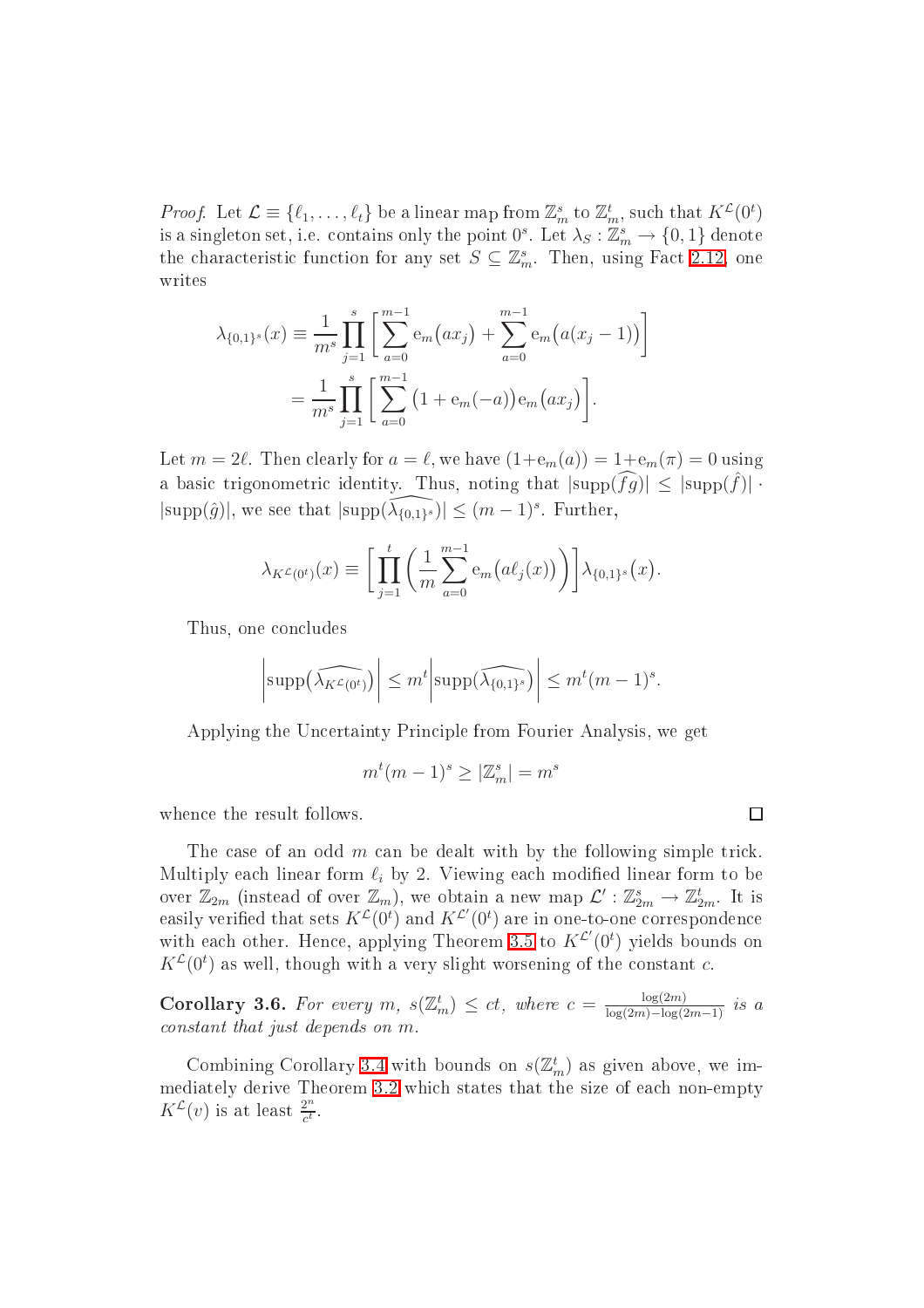Remark 3.7. Here, we point out a consequence of Theorem [3.2](#page-12-0) for  $CC^{0}[m]$  $CC^{0}[m]$ circuits. It easily yields a linear lower bound on the size of such circuits<sup>6</sup> for computing AND. Such a bound was first obtained by Thérien [43]. It also makes some progress toward the Large Support Set Conje
ture (see Conj. [1.5\)](#page-2-3). While there it is conjectured that the size of the support set of a function computed by a  $\mathrm{CC}^0[m]$  circuit decays polynomially w.r.t. the size of the circuit, Theorem [3.2](#page-12-0) yields an exponential decay. Recently, Allender and Koucký [3] have shown that a lower bound of the form  $n^{1+\gamma}$  on the size of a  $CC^{0}[m]$  circuit computing AND (MOD<sub>q</sub>), for any constant  $\gamma > 0$  that does not depend on the depth of the circuit, is enough to imply a superpolynomial lower bound on  $CC^0[m]$  circuits computing AND (MOD<sub>q</sub>).

#### 3.4 Computing  $\text{MOD}_q$

Until recently, it was not known if a linear system  $\mathcal{L} = \{\ell_1, \ldots, \ell_t\}$  over  $\mathbb{Z}_m$ with arbitrary accepting sets  $\{A_1, \ldots, A_t\}$  could compute  $\text{MOD}_q$ , even for  $t = o(n)$ . A stronger result of [15] (and implicit in the independent work of Hansen [30]), showed that even polynomial systems of low degree and small size fail to correlate well with  $\text{MOD}_q$ .

**Definition 3.8.** The  $\mathbb{Z}_q$ -discrepancy of a boolean function f, denoted by  $\text{disc}_q(f)$ , is given by the following:

$$
\operatorname{disc}_q(f) \equiv \left| \Pr \left[ f(x) = 1 \land x \in M_q(b) \right] - \frac{1}{q} \Pr \left[ \left[ f(x) = 1 \right] \right| \right|
$$

The theorem below, first obtained in  $[15]$  and independently in  $[30]$ , shows that low-degree polynomial systems of small size have exponentially small  $\mathbb{Z}_q$ -discrepancy.

<span id="page-16-1"></span>**Theorem 3.9 (Polynomial Uniformity).** For all positive co-prime integers m, q, there exists a positive constant  $\gamma = \gamma(m, q) < 1$  such that the following holds: let  $\mathcal{P} = \{P_1, \ldots, P_t\}$  be a n-variate polynomial system of degree d over  $\mathbb{Z}_m$ , with accepting sets  $\{A_1, \ldots, A_t\}$ . Then,

$$
disc_q(f^{\mathcal{P}}) \le (m-1)^t exp(-n/\gamma^d). \tag{3.2}
$$

The above result follows from a simple use of exponential sums, hinting at their untapped potential in this ontext.

<span id="page-16-0"></span><sup>6</sup> In fa
t, as the bound is information theoreti
, one need not impose any restri
tion on it a complete contract of a complete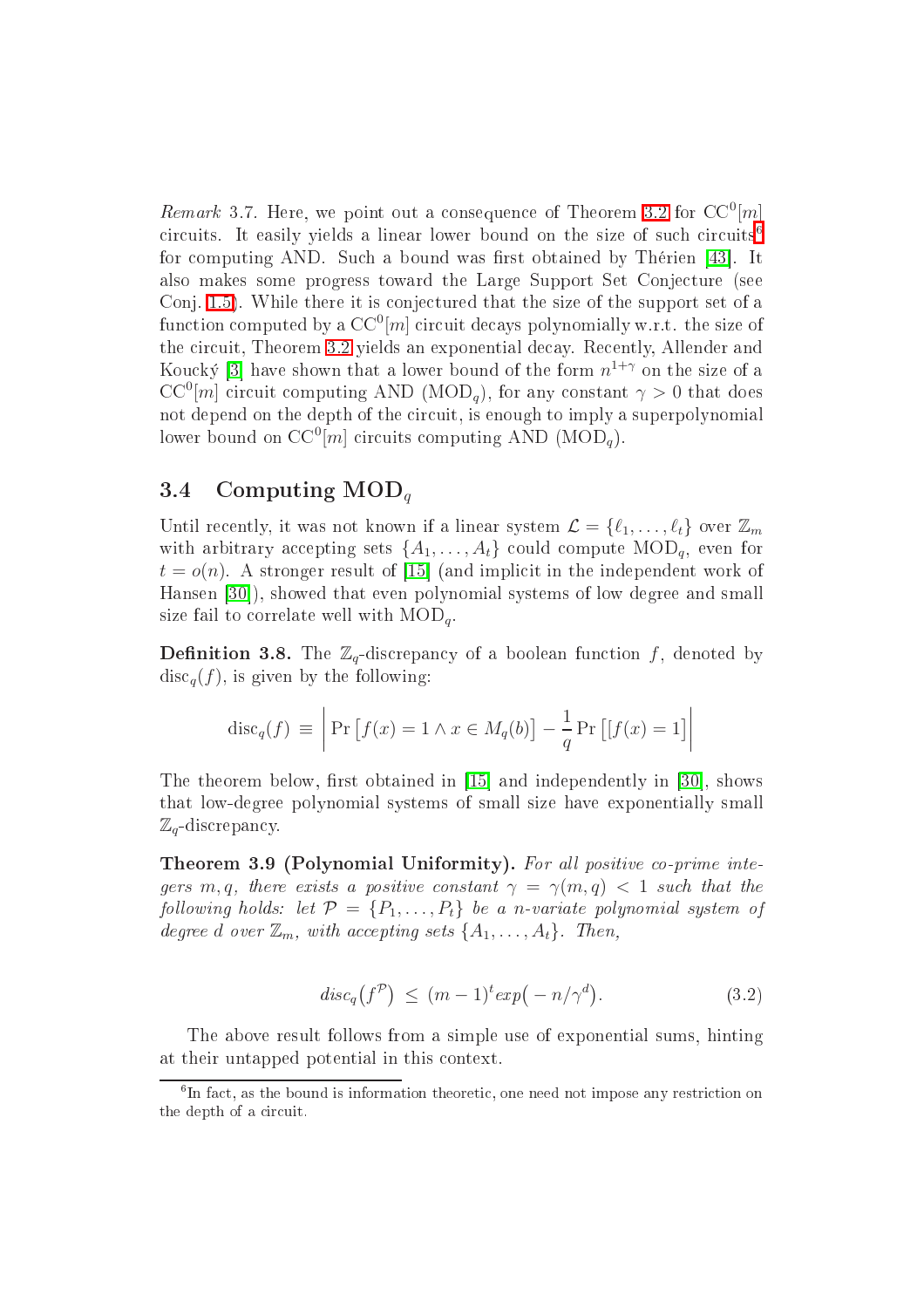Remark 3.10. The special case of the Polynomial Uniformity Theorem, obtained by restricting the system to be linear, already leads to an interesting consequence for circuits with  $\text{MOD}_m$  gates. Using this, [15] shows that circuits (of arbitrary depth) comprising only  $\text{MOD}_m$  gates cannot compute  $\text{MOD}_q$  in sub-linear size, if  $(m, q)$  are co-prime. This significantly improves upon the earlier result of Smolensky [41] that showed such circuits need  $\Omega(\log n)$  size. Further, [15] combine this special case of the Polynomial Uniformity Theorem with graph-theoretic arguments to prove that such circuits of bounded depth need superlinear number of wires to compute  $\text{MOD}_q$ . This, in some sense, is the strongest known lower bound for general  $\mathrm{CC}^0[m]$  circuits.

Very recently, Chattopadhyay and Wigderson [18] have been able to sig-nificantly improve Theorem [3.9](#page-16-1) for the case of linear systems under the condition that  $m$  is precisely a product of two primes.

**Theorem 3.11 (Two-Prime Uniformity).** Let  $m, q$  be coprime positive integers, with  $m = p_1p_2$  and each  $p_i$  is a prime. There exists a positive constant  $\gamma = \gamma(m, q) < 1$  such that the following holds: let  $\mathcal{L} = \{\ell_1, \ldots, \ell_t\}$ be a n-variate linear system over  $\mathbb{Z}_m$ , with accepting sets  $\{A_1, \ldots, A_t\}$ . Then,

<span id="page-17-1"></span>
$$
disc_q(f^{\mathcal{L}}) \leq exp(-\gamma n). \tag{3.3}
$$

An interesting thing to note is that the constant  $\gamma$  in equation [\(3.3\)](#page-17-1) above is independent of the size  $t$  of the system. The argument of [18] is complicated and combines ideas of using exponential sums from [15], estimates of Bourgain (Lemma [2.13](#page-9-2) in this arti
le) with the notion of matrix rigidity from the ingenious work of Grigoriev and Razborov [28] in *arithmetic circuits*. While space constraints will not allow us to cover the entire argument, we describe some details of the main ideas involved in proving the Two-Prime Uniformity Theorem.

#### <span id="page-17-0"></span>3.4.1 Singleton Accepting Sets

To begin with, let us assume that each accepting set is a singleton set. In this case, w.l.o.g each  $A_i \equiv \{0\}$ . Then, as before, one can write

$$
\Pr_{x} \left[ f_{\mathcal{L}}(x) = 1 \land x \in M_q(b) \right]
$$
\n
$$
= \mathbb{E}_{x \in \{0,1\}^n} \left[ \left\{ \prod_{i=1}^{t} \left( \frac{1}{m} \sum_{\alpha=0}^{m-1} e_m \big( \alpha(\ell_i(x) - a_i) \big) \right) \right\} \left( \frac{1}{q} \sum_{\beta=0}^{q-1} e_q \big( \beta(x_1 + \dots + x_n - b) \big) \right) \right]
$$
\n(3.4)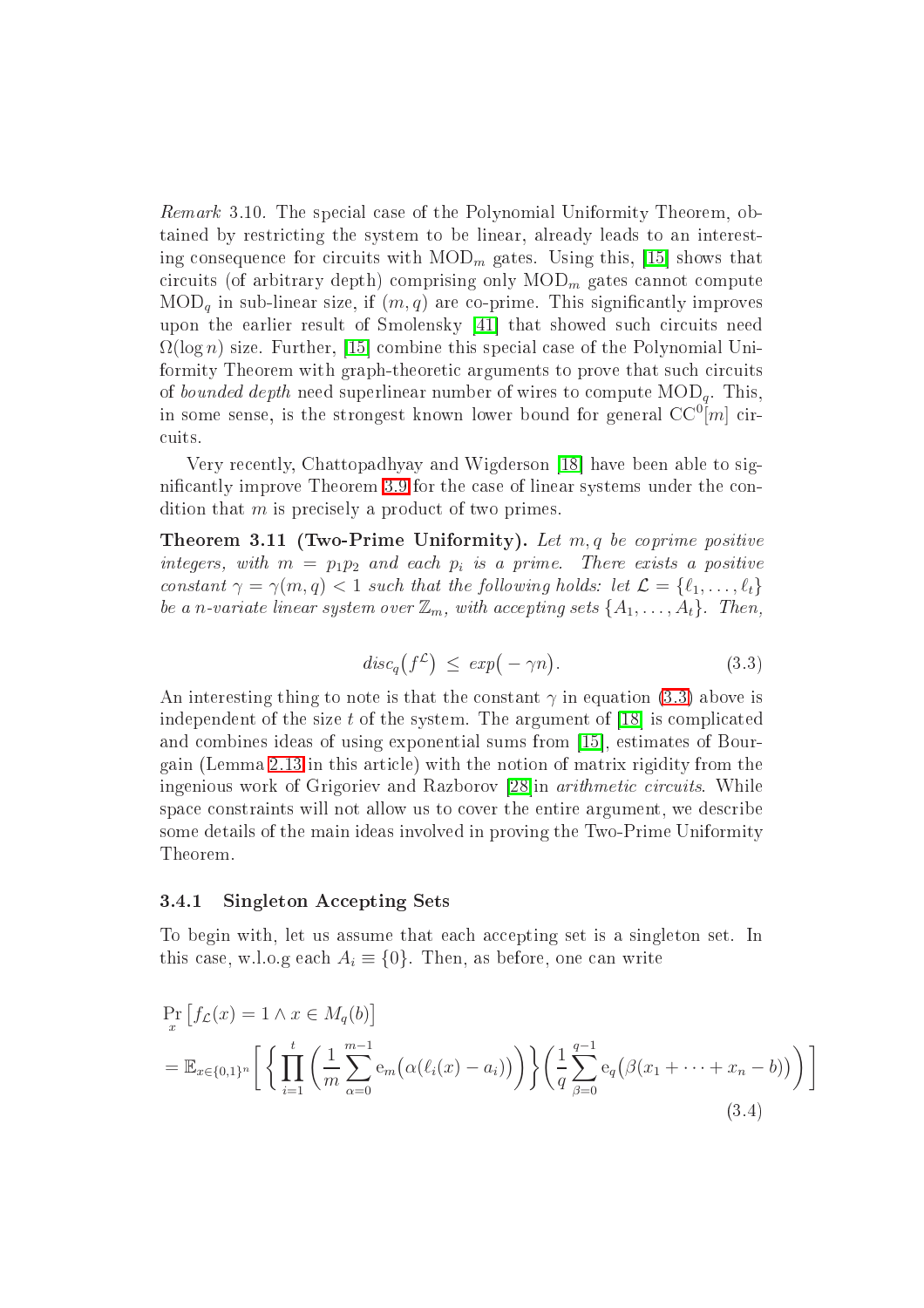Mimi
king arguments used in the proof of Bourgain's Uniformity Lemma to go from  $(2.4)$  to  $(2.7)$ , we obtain,

$$
\mathrm{disc}_q(f^{\mathcal{L}}) \ \leq \ \frac{1}{m^t} \sum_{j=1}^{m^t} \mathbb{E}_{x \in \{0,1\}^n} \bigg[ e_m(r_j(x)) e_q \big( b(x_1 + \dots + x_n) \big) \bigg]
$$

where, each  $r_j$  is a linear polynomial obtained by a  $\mathbb{Z}_m$ -linear combination of  $\ell_i$ 's. Writing  $r_j(x) = a_{j,1}x_1 + \cdots + a_{j,n}x_n$ , we can separate variables and obtain

$$
\left| \mathbb{E}_{x \in \{0,1\}^n} \left[ e_m(r_j(x)) e_q(b(x_1 + \dots + x_n)) \right] \right| = \prod_{i=1}^n \left| \mathbb{E}_{x_i \in \{0,1\}} \left[ e_m(a_{j,i}x_i) e_q(bx_i) \right] \right|
$$
  

$$
\leq \exp(-\alpha n)
$$

for some  $0 < \alpha < 1$ , where the last inequality is a simple exercise to derive using the fact that  $m, q$  are co-prime. Thus, in the singleton case there is no dependence on t the number of polynomials in  $\mathcal{L}$ .

For general accepting sets, the first thing to do is to break down our original system into all possible singleton accepting set systems: we write  $f^{\mathcal{L}} \equiv \sum_{j=1}^{s} f^{\mathcal{L}_j}$ , where  $\mathcal{L}_j$  is a singleton system verifying if x satisfies  $\ell_i(x) =$  $a_{i,j}$  for  $1 \leq i \leq t$  and  $a_{i,j} \in A_i$ . Here  $s \leq (m-1)^t$  as we may assume that each  $A_i$  is a proper subset of  $\mathbb{Z}_m$ . This decomposition of  $f^{\mathcal{L}}$ , along with an application of triangle inequality allows us to deal with individual  $f^{\mathcal{L}_j}$  in the manner prescribed above for singleton accepting sets. It is straightforward to verify that it proves Theorem [3.9](#page-16-1) for the restri
ted ase of linear systems.

<span id="page-18-0"></span>Remark 3.12. The careful reader may have noted that fortified with Bourgain's estimates from [\(2.8\)](#page-9-3) in Lemma [2.13](#page-9-2) for degree d polynomials, ea
h step of the above argument readily adapts to polynomial systems of degree d yielding the Polynomial Uniformity Theorem. Further, it is worth pointing out that this technique yields much stronger results for *singleton polyno*mial systems just as in the case of singleton linear systems described above. These stronger bounds yield exponential lower bounds for depth-four circuits of type MAJ ◦ AND ◦ MOD $_{m}^{\{0\}}$  ◦ AND<sub> $o(\log n)$ </sub> (see Theorem 6 in [18]).

#### 3.4.2 Low Rank Systems

The first thing to note is that arguments in the previous section for linear systems of small size almost instantaneously generalize to systems of low rank. Of course, we have to define rank properly as we are over the ring  $\mathbb{Z}_m$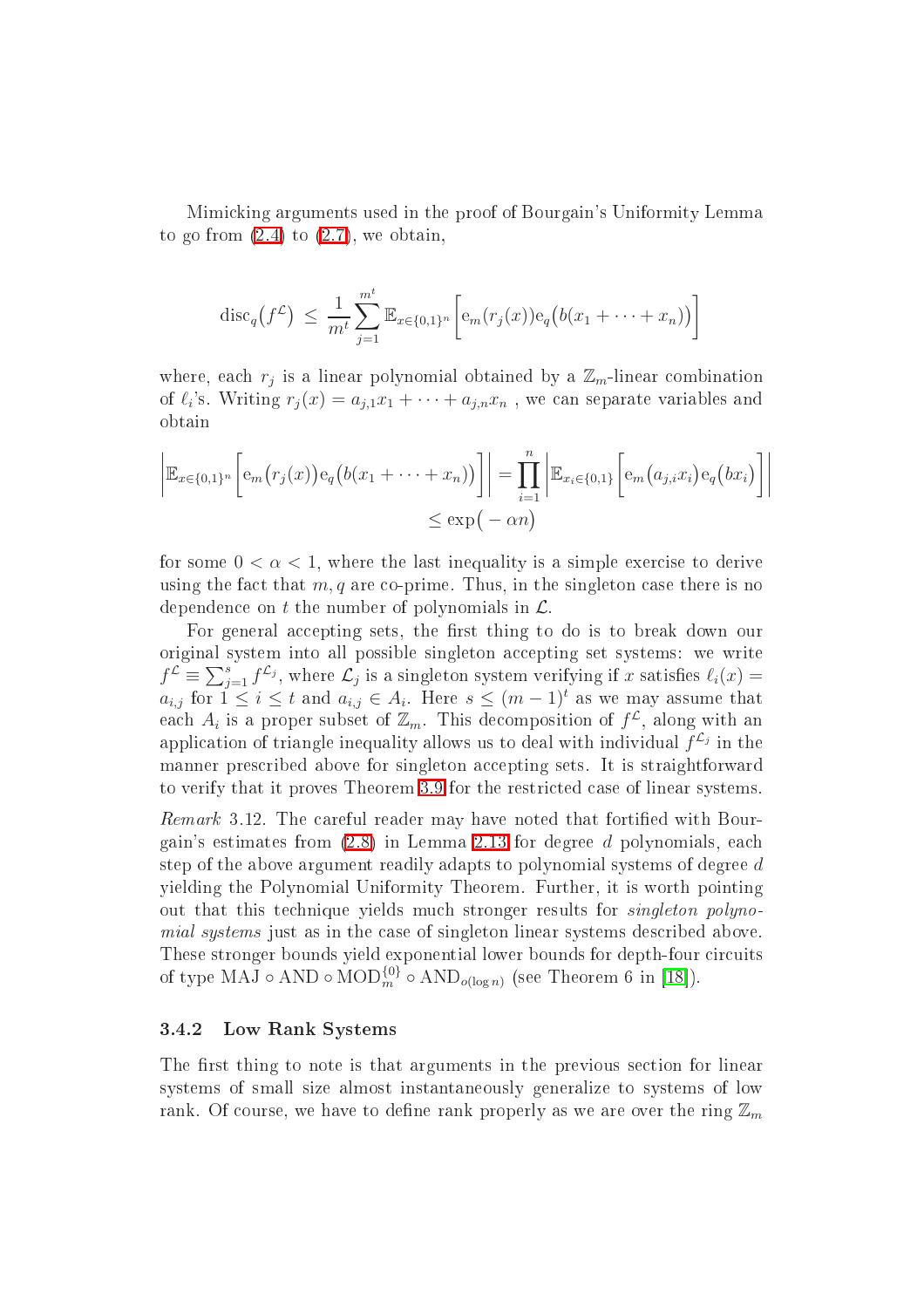with zero divisors. The definition we need is simply the following: the  $\mathbb{Z}_m$ rank of  $\mathcal L$  is the smallest positive integer r such that there exists r linear forms in  $\mathcal L$  that generate every other linear form in the system as some  $\mathbb Z_m$ -linear combination of them. W.l.o.g, let these basis forms be  $\ell_1, \ldots, \ell_r$ .

**Observation 3.13.** Let  $\mathcal L$  be a linear system of rank r. Then,  $disc_q(f^{\mathcal L}) \leq$  $(m-1)^{r} exp(-\gamma n)$ , where  $\gamma = \gamma(m,q)$  is a constant.

*Proof.* Assume w.l.o.g., that  $\ell_1, \ldots, \ell_r$  span the remaining  $t - r$  forms in  $\mathcal{L}$ . Thus, the r-tuple  $(\ell_1(x), \ldots, \ell_r(x))$  at any point x, determines  $\ell_j(x)$  for any  $\ell_j \in \mathcal{L}$ . Hence, we can write  $f^{\mathcal{L}} \equiv \sum_{j \in J} f^{\mathcal{L}_j}$ , as before, going over all possible r-tuples of values of the singletons composing  $A_i$  for  $i \leq r$ , and keeping only those tuples for which satisfying the first  $r$  equations implies satisfying the remaining  $t - r$  equations determined by them. Thus,  $|J| \leq (m-1)^r$  and we conclude as in the proof of (linear subcase of) Theorem [3.9.](#page-16-1)  $\Box$ 

Hen
e, if our system has sublinear rank we an prove very good bounds on the dis
repan
y. A tempting intuition from linear algebra suggests that systems with high (i.e. linear) rank should be almost unsatisfiable and hence their solution set cannot correlate well with a nearly balanced function like  $\text{MOD}_q$ . This may not be true because our domain of interest is the *boolean* cube and not  $\mathbb{Z}_m^n$ . Indeed, the following example confirms this fear: let  $\mathcal L$ have *n* linear forms, with the *i*th linear form being just  $x_i$ . Each accepting set  $A_i \equiv \{0, 1\}$ . Thus, the rank of this system is n, but every point in our boolean domain satisfies it!

On the other hand, this ounter example represents a natural lass of systems, those that are *sparse*. We say  $\mathcal L$  is k-sparse if each  $\ell_i \in \mathcal L$  has at most k non-zero coefficients (out of the possible  $n$ ) appearing in it. The following shows that sparse systems have low  $\mathbb{Z}_q$  discrepancy.

**Lemma 3.14.** Let  $\mathcal L$  be a k-sparse linear system in  $\mathbb Z_m$ . Then,  $disc_q(f^{\mathcal L}) \leq$  $exp(-n/\gamma^k)$  for some constant  $\gamma(m,q)$ , if m, q are co-prime.

*Proof.* Consider any linear form  $\ell_i$  in the system, with its accepting set  $A_i$ . As  ${\mathcal{L}}$  is  $k$ -sparse, the boolean function  $f^{\ell_i}$  depends on at most  $k$  variables. Hence, there is a polynomial  $P_i$  of degree at most k over  $\mathbb{Z}_m$  that exactly represents it, i.e.  $P_i(x) = f^{\ell_i}(x)$  for all  $x \in \{0,1\}^n$ . Replacing each  $\ell_i$  by its corresponding  $P_i$  thus yields a singleton polynomial system  $\mathcal P$  of degree at most k. The argument gets finished by mimicking the arguments in Section [3.4.1](#page-17-0) (see also Remark [3.12](#page-18-0) in that se
tion). $\Box$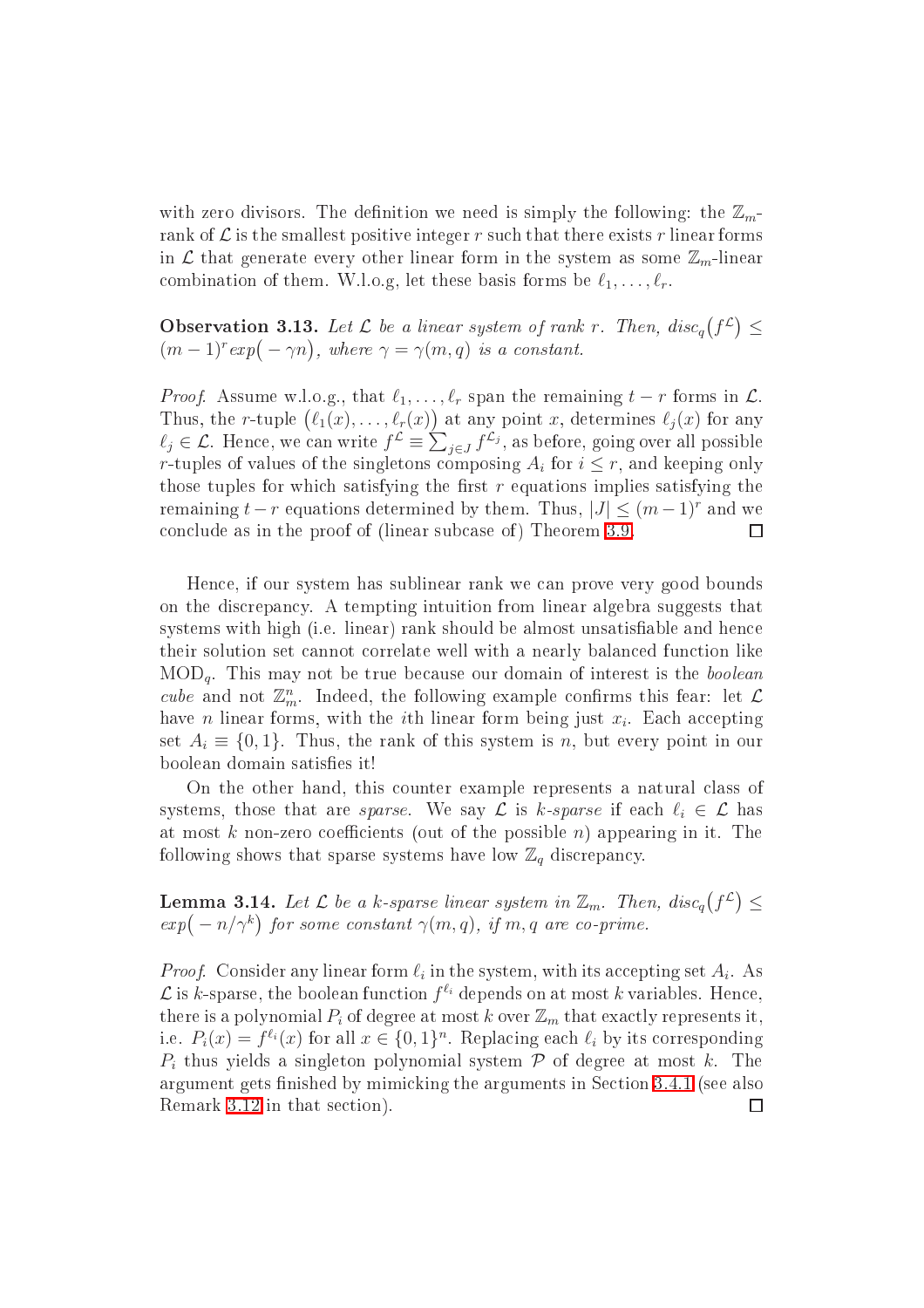#### 3.4.3 Low Rigid Rank

It turns out that we can combine low rank and sparsity such that we can handle linear systems which can be made to have low rank after a sparse hange to ea
h linear form. This is inspired by Valiant's famous notion of rigidity  $[45, 46]$  $[45, 46]$ , used to attack (so far unsuccessfully) size-depth trade-offs for computing linear systems over fields. We use the following definition:

We say  $\mathcal L$  is  $(k, r)$ -sparse if its associated linear forms  $\ell_1, \ldots, \ell_t$  satisfy the following property: each  $\ell_i$  can be written as  $\ell'_i + L_i$  such that the set  $\{L_i | 1 \leq i \leq t\}$  has rank r and every  $\ell'_i$  is k-sparse.

<span id="page-20-0"></span>**Lemma 3.15.** Let  $\mathcal{L}$  be a linear system that is  $(k, r)$ -sparse. Then, there exists a constant  $\gamma$  such that  $disc_q(f^{\mathcal{L}}) \leq m^r exp(-n/\gamma^k)$ , when  $m, q$  are o-prime numbers.

Proof. As before, we look at the possible evaluations of the various linear forms. Let t be the size of  $\mathcal{L}$ , and let  $\ell_i = \ell'_i + L_i$ . Wlog, assume that  $L_1,\ldots,L_r$  are the linearly independent forms that span every other  $L_i.$  Then our idea is to split the sum into at most  $m<sup>r</sup>$  different ones, corresponding to the possible evaluations of  $L_1, \ldots, L_r$ . Let u be any such evaluation in  $\mathbb{Z}_m^r$ . Given u, we know what each  $L_i$  evaluates to in  $\mathbb{Z}_m$ , for all  $i \leq t$ . Hence, we know the set of values in  $\mathbb{Z}_m$ , denoted by  $A_i^u$ , that  $\ell'_i$  could evaluate to so that  $\ell_i$  evaluates to some element in  $A_i$ . Since,  $\ell'_i$  depends on at most k variables, there exists a multilinear polynomial  $P_i^u$  over  $\mathbb{Z}_m$  of degree at most k such that  $P_i^u(x) = 0 \pmod{m}$  iff  $\ell'_i(x) \in A_i^u$ . These observations allow us to write the following:

$$
\operatorname{disc}_q^b(f^{\mathcal{L}}) = \Big| \sum_{u \in [m]^r} \mathbb{E}_x \Bigg[ \Bigg( \prod_{j=1}^r \frac{1}{m} \sum_{a=0}^{m-1} e_m \big( a(L_j(x) - u_j) \big) \Bigg) \times \\ \times \Bigg( \prod_{i=1}^t \frac{1}{m} \sum_{a=0}^{m-1} e_m \big( a P_i^u(x) \big) \Bigg) e_q \big( b \sum_{i=1}^n x_i \big) \Bigg] \Bigg|
$$

Expanding out the product of sums into sum of products,

$$
\mathrm{disc}_q^b(f^{\mathcal{L}}) \leq \sum_{u \in [m]^r} \frac{1}{m^{r+t}} \sum_{i=1}^{m^r} \sum_{j=1}^{m^t} \left| \mathbb{E}_x \left[ e_m \big( R_i^u(x) + Q_j^u(x) \big) e_q \big( b \sum_{i=1}^n x_i \big) \right] \right|,
$$

where each  $Q_j^u(x)$  is a polynomial of degree at most k obtained by a  $\mathbb{Z}_m$ linear combination of the t polynomials  $P_1^u, \ldots, P_t^u$ , and each  $R_i^u$  is a linear polynomial obtained by the *i*<sup>th</sup>  $\mathbb{Z}_m$ -linear combination of the  $L_i$ 's. Thus, applying the bounds from Bourgain's estimate [\(2.8\)](#page-9-3), we are done. $\Box$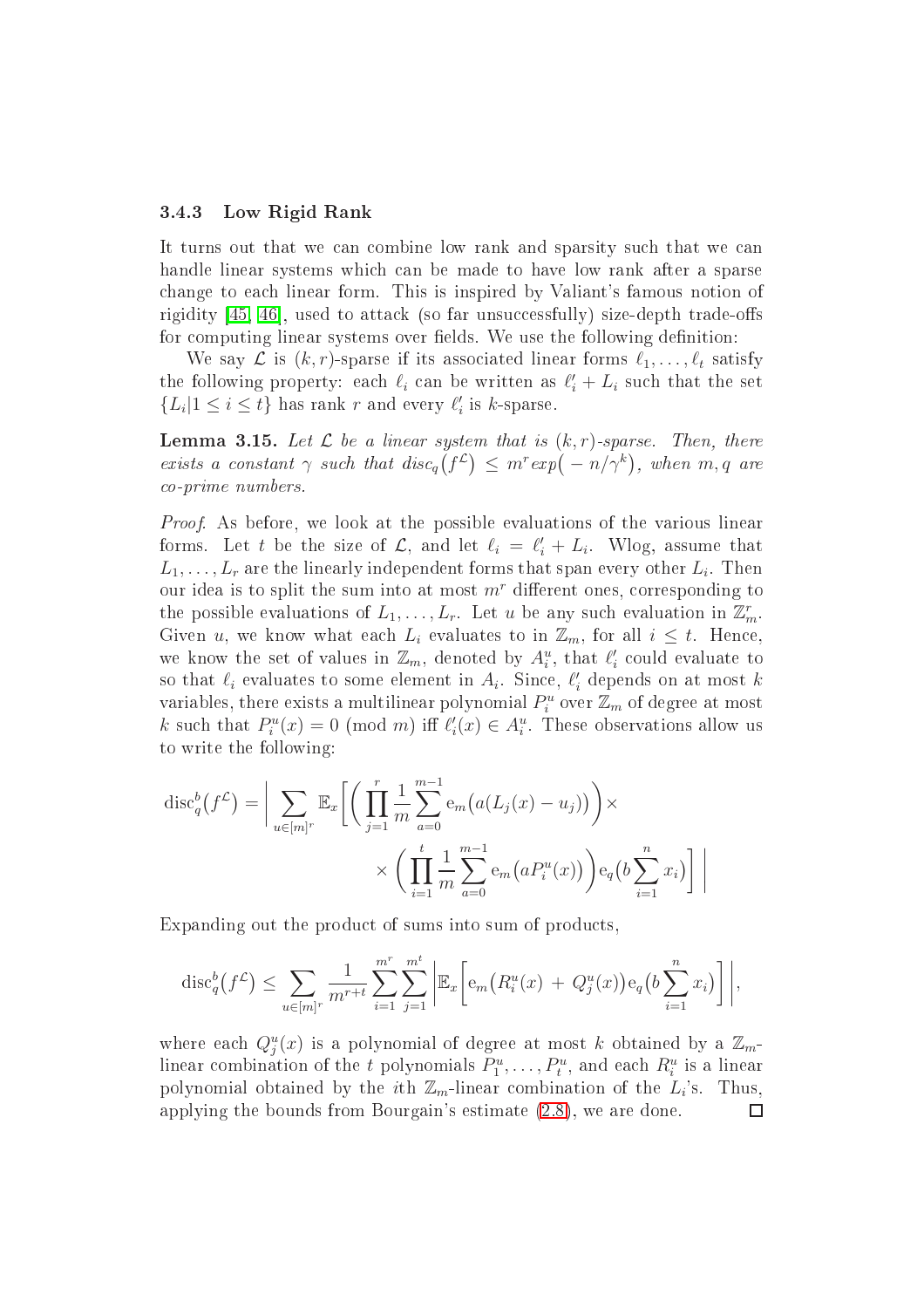At this point, could we hope that systems that are not  $(k, r)$ -sparse, i.e. do not have low rigid rank are hardly satisfiable over the cube? Indeed, such a hope is generated from a beautiful result of Grigoriev and Razborov [28]: they manage to show that if a linear system  $\mathcal L$  over a field  $\mathbb F_q$  has high rigid rank, then an exponentially small fraction of the set of points in the boolean ube satisfy the system. To show this, they introdu
e an ingenious notion of rank alled ommuni
ation rank. Porting their argument to our setting raises an obvious difficulty: they work over a field and we work over the ring  $\mathbb{Z}_m$  .

However, in [18], we show that their argument can be generalized to our setting in the following sense: let  $m = p_1 \cdots p_s$  be a product of s distinct primes. Let  $\mathcal{L} \equiv \{\ell_1, \ldots, \ell_t\}$  be a linear system having t linear forms in  $\mathbb{Z}_m$ . Via chinese remaindering, any linear form  $\ell_i$  projects to s linear forms  $\ell_i^1,\ldots,\ell_i^s,$  where  $\ell_i^j$  $\frac{j}{i}$  is in the field  $\mathbb{Z}_{p_j}.$  Hence,  $\mathcal L$  naturally projects to  $s$  linear systems  $\mathcal{L}^1, \ldots, \mathcal{L}^s,$  with  $\mathcal{L}^j$  in  $\mathbb{Z}_{p_j}.$  Indeed, one could consider the rank and sparsity of each  $\mathcal{L}^j$  in the field  $\mathbb{Z}_{p_j}$ . Motivated by this, we say  $\mathcal{L}$  in  $\mathbb{Z}_m$  is r-simple if the set of linear forms can be partitioned into s sets  $J_1, \ldots, J_s$ with the following property: the projection of the set of linear forms in  $J_j$  to  $\mathbb{Z}_{p_j}$  forms a  $\left(sm, (sm+1)r\right)$ -sparse system.

<span id="page-21-0"></span>Theorem 3.16 (Chattopadhyay and Wigderson [18], extending Grigoriev and Razborov [28]). Let  $\mathcal{L} = \{\ell_1, \ldots, \ell_t\}$  be a system of t linear forms, in n variables, over  $\mathbb{Z}_m$ , where m is a fixed positive integer with no repeated prime factors. If  $\mathcal L$  is not r-simple, then

$$
\Pr_{x \in_R \{0,1\}^n} \left[ \bigwedge_{i=1}^t \ell_i(x) \in A_i \right] \le \exp(-\Omega(r)),
$$

where each  $A_i \subsetneq \mathbb{Z}_m$  is an arbitrary set.

We remark that the proof of the above theorem uses very different techniques than any that we have covered here. In particular, it involves an interesting ombination of elementary additive ombinatori
s and linear algebra. Theorem [3.16](#page-21-0) provides a rank-sparsity ondition under whi
h the system be
omes highly unsatisable. It is worth noting that apart from assuming that  $m$  is square-free, it does not limit the number of prime factors of m. Extending ideas from the proof of Lemma [3.15,](#page-20-0) [18] complements the above Theorem by the following:

<span id="page-21-1"></span>**Lemma 3.17.** Let  $\mathcal{L}$  be a linear system over  $\mathbb{Z}_m$  with  $m = p_1p_2$ . Let linear forms in  $\mathcal L$  admit a partition into sets  $J_1$  and  $J_2$  such that the set of linear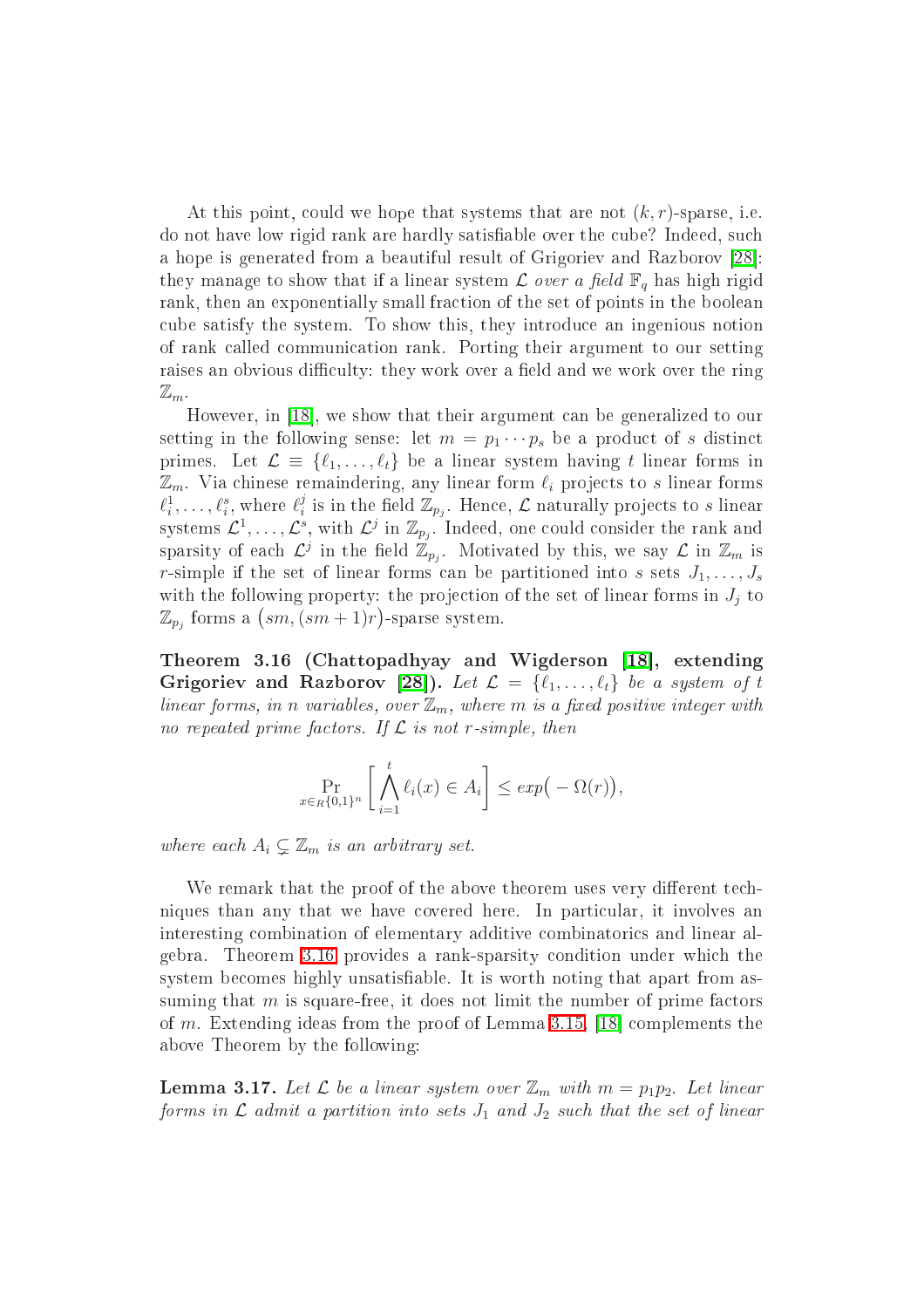forms in  $J_i$  are  $(k,r)$ -sparse over  $\mathbb{Z}_{p_i}$  for each  $i~\leq~2.$  Then, if  $m,q$  are o-prime,

$$
disc_q^b(f^{\mathcal{L}}) \le m^{2r} exp\bigg(-\frac{n}{\gamma^{k+m-1}}\bigg).
$$

where  $\gamma = \gamma(m, q)$  is a constant.

Unfortunately, the argument in [18] for proving the above works only for the case when  $m$  is precisely a product of two primes. It is not hard to ombine Lemma [3.17](#page-21-1) and Theorem [3.16](#page-21-0) to prove the Two-Prime Uniformity Theorem. We do not waste space filling in more details as the interested reader can find the full argument in [18].

# <sup>4</sup> Con
lusion

We argued that the world of low-degree multilinear polynomials modulo a omposite is a very natural and fas
inating setting to explore the power of modular ounting. Fundamental questions on the degree needed to represent simple functions remain wide open. No serious bottleneck is known that prevents us from making progress on them. We believe that with more efforts these problems an be solved in the not too distant future.

On the other hand, mysteriously  $\log n$  comes up as a common barrier in different settings. For instance, it shows up in the argument of Tardos and Barrington [42] seemingly for one reason and in Bourgain's [11] argument for seemingly another. Is it just coincidental? More intriguingly, by the result of Beigel and Tarui  $[10]$  (improving upon an earlier work of Yao  $[48]$ ). we know that every function in ACC<sup>0</sup> can be written as  $f(P(x_1, \ldots, x_n)),$ where f is a symmetric function and P is an *integer* polynomial of polylogarithmic degree with coefficients of magnitude at most quasipolynomial. Again  $\Omega(\log n)$ -degree bounds can be proven for P (via multiparty communication complexity) to decompose a simple function like GIP that can be trivially computed in ACC<sup>0</sup>[2]. Improving over  $\log n$  is wide open! While it is conceivable that going past  $\log n$  degree is difficult for a general symmetric function  $f$ , it is remarkable that we are stuck, more or less, at the same place even when  $f$  is a very special symmetric function like  $\mathrm{MOD}^A_m$ . Viola and Wigderson  $[47]$ , using the language of Gower's norm  $[23]$ , try to suggest an answer. In a related work, Chattopadhyay [16] argues that troubles on both fronts emanate from the te
hnique of repeatedly raising the sum in question to a fixed power, until the degree of the polynomial crashes to linear. While these provide some lue, we feel that the mystery is not entirely solved.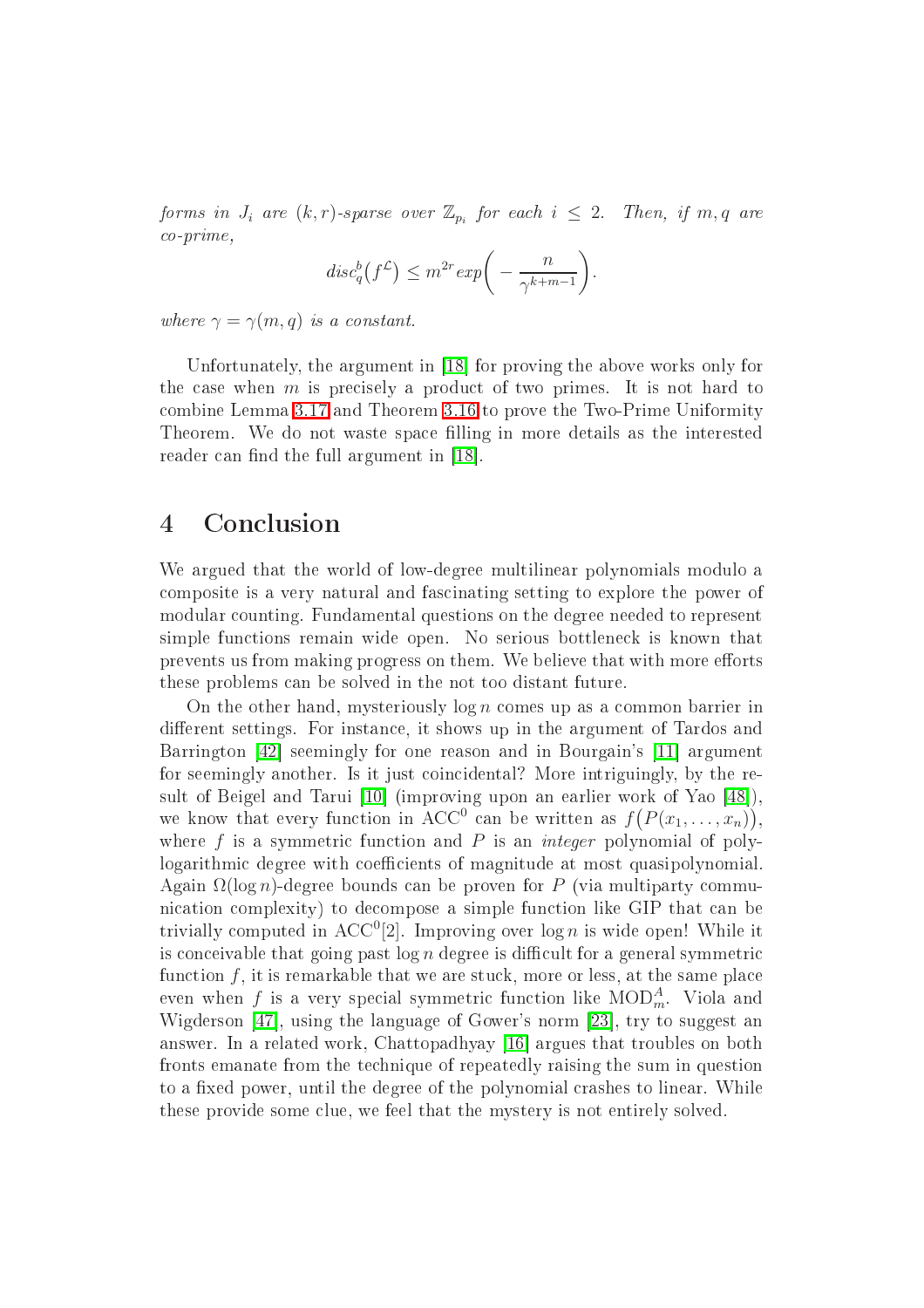Assuming that going past  $\log n$  degree is a difficult task, we have explored questions about systems of polynomials of degree well below  $\log n$ . Even understanding linear systems over a modulus that is just a product of two distin
t primes has proved non-trivial and has generated interesting mathematics. It is hard to believe that this cannot be pushed to three and more prime fa
tors. Finally, an one generalize Bourgain's result to the setting of a system of polynomials over  $\mathbb{Z}_m$ , where each polynomial has appropriately low degree. We know this is true at least when  $m$  is a prime power by techniques dis
ussed in this arti
le.

# <span id="page-23-1"></span><span id="page-23-0"></span>Referen
es

- [1] E. Allender. Circuit complexity before the dawn of the new millenium. 16th Annual Conference on Foundations of Software Technology and Theoretical Computer Science (FSTTCS) LNCS 1180, 1-18, 1996.
- [2] E. Allender. Cracks in the Defenses: Scouting Out Approaches on Circuit Lower Bounds. 3rd International Computer Science Symposium in  $Russia/CSR)$  LNCS 5010, 3-10, 2008.
- <span id="page-23-7"></span>[3] E. Allender and M. Koucký. Amplifying lower bounds by means of self-reducibility. IEEE Conference on Computational Complexity 31-40, 2008.
- <span id="page-23-6"></span> $[4]$  N. Alon and R. Beigel. Lower bounds for approximations by low degree polynomials over  $\mathbb{Z}_m$ . 16th Annual IEEE Conference on Computational  $Complexity, 184–187, 2001.$
- <span id="page-23-5"></span>[5] D. A. M. Barrington. Some problems involving Razborov-Smolensky polynomials. Boolean function complexity London Math.Soc.Lec.Note.(169), Cambridge University Press, 109-128, 1992.
- <span id="page-23-4"></span>[6] D. A. M. Barrington and R. Beigel and S. Rudich. Representing boolean fun
tions as polynomials modulo omposites. Computational  $Complexity(4), 367-382, 1994.$
- <span id="page-23-2"></span>[7] D. A. M. Barrington and H. Straubing and D. Thérien. Non-uniform automata over groups. Information and Computation89 $(2)$ , 109-132, 1990.
- <span id="page-23-3"></span>[8] R. Beigel. The polynomial method in circuit complexity. *Structure in*  $Complexity$ , 82-95, 1993.
- [9] R. Beigel and A. Maciel. Upper and lower bounds for some depth-3 circuit classes. Computational Complexity,  $6(3)$ :235-255, 1997.
- <span id="page-23-8"></span>[10] R. Beigel and J. Tarui. On ACC. *Computational Complexity*,  $4:350-$ 356, 1994.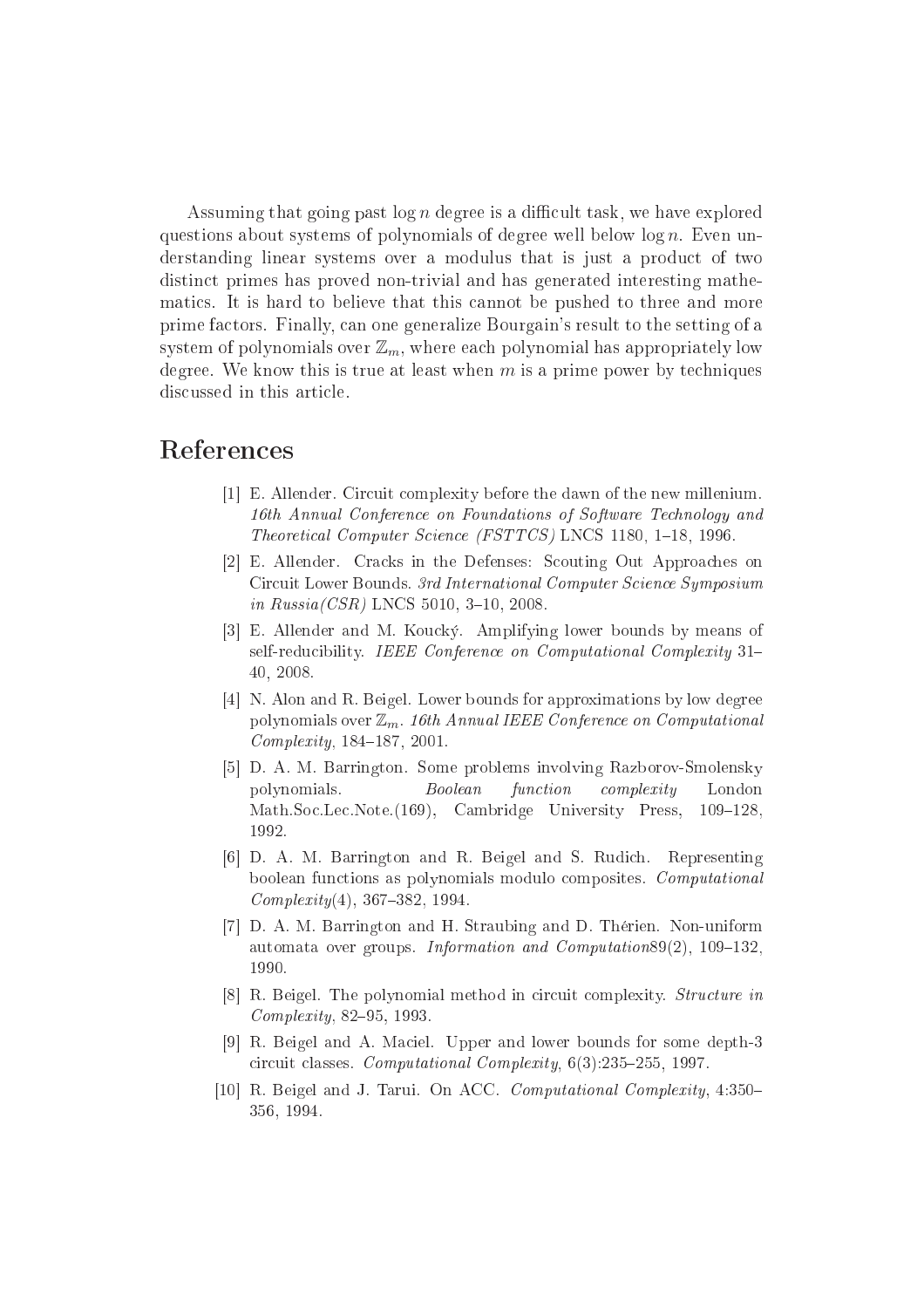- <span id="page-24-7"></span><span id="page-24-5"></span>[11] J. Bourgain. Estimates of certain exponential sums arising in complexity theory. C.R.Acad.Sci.Paris $(9)$ , Ser I 340, 627–631, 2005.
- <span id="page-24-4"></span>[12] J. Y. Cai and F. Green and T. Thierauf. On the correlation of symmetric functions. Mathematical Systems Theory, 29(3), 245-258, 1996.
- [13] A. Chattopadhyay and K. A. Hansen Lower bounds for circuits with few modular and symmetric gates. *International Colloquium on Au*tomata, Languages and Programming (ICALP), Lisbon, Portugal 994 1005, 2005.
- <span id="page-24-11"></span>[14] A. Chattopadhyay. An improved bound on correlation between polynomials over  $\mathbb{Z}_m$  and  $\mathrm{MOD}_q$ . Electronic Colloquium on Computational Compelxity, TR06-107, 2006.
- <span id="page-24-9"></span>[15] A. Chattopadhyay and N. Goyal and P. Pudl'ak and D. Thérien. Lower bounds for circuits with  $\text{MOD}_m$  gates. IEEE Symposium on Foundations of Computer Science (FOCS), Berkeley, 709-718, 2006.
- <span id="page-24-12"></span>[16] A. Chattopadhyay. Discrepancy and the power of bottom fan-in in depth-three circuits. IEEE Symposium on Foundations of Computer Science (FOCS) Providence, RI, 449-458, 2007.
- <span id="page-24-10"></span><span id="page-24-0"></span>[17] A. Chattopadhyay. Circuits, communication and polynomials.  $Ph.D$ . Thesis S
hool of Computer S
ien
e, M
Gill University, Montreal, 2008.
- [18] A. Chattopadhyay and A. Wigderson. Linear systems over composite moduli. IEEE Symposium on Foundations of Computer Science  $(FOCS)$ , Georgia, 709-718, 2009.
- <span id="page-24-3"></span>[19] N. Bhatnagar and P. Gopalan and R. J. Lipton. Symmetric polynomials over  $\mathbb{Z}_m$  and simultaneous communication protocols. J. Comput. System. Sciences 72(2):252–285, 2006.
- <span id="page-24-2"></span>[20] K. Efremenko. 3-query locally decodable codes of subexponential length. In 41st Annual Symposium on Theory of Computing (STOC), 3944 2009.
- <span id="page-24-6"></span><span id="page-24-1"></span>[21] M. Goldmann. A note on the power of Majority gates and Modular gates. *Inf.Process.Lett.*, 53(6):321-327, 1995.
- [22] P. Gopalan. Constructing Ramsey graphs from boolean function representations. IEEE Conference on Computational Complexity, 115-128, 2006
- <span id="page-24-13"></span><span id="page-24-8"></span>[23] T. Gowers. A new proof of Szemeredi's theorem. Geometric and Functional Analysis,  $11(3):465-558$ ,  $2001$ .
- [24] F. Green. Exponential sums and circuits with a single threshold gate and mod-gates. Theory of Computing Systems, 32, 453-466, 1999.
- [25] F. Green. A complex-number Fourier technique for lower bounds on the  $MOD_m$ -degree. Computational Complexity, 9, 16-38, 2000.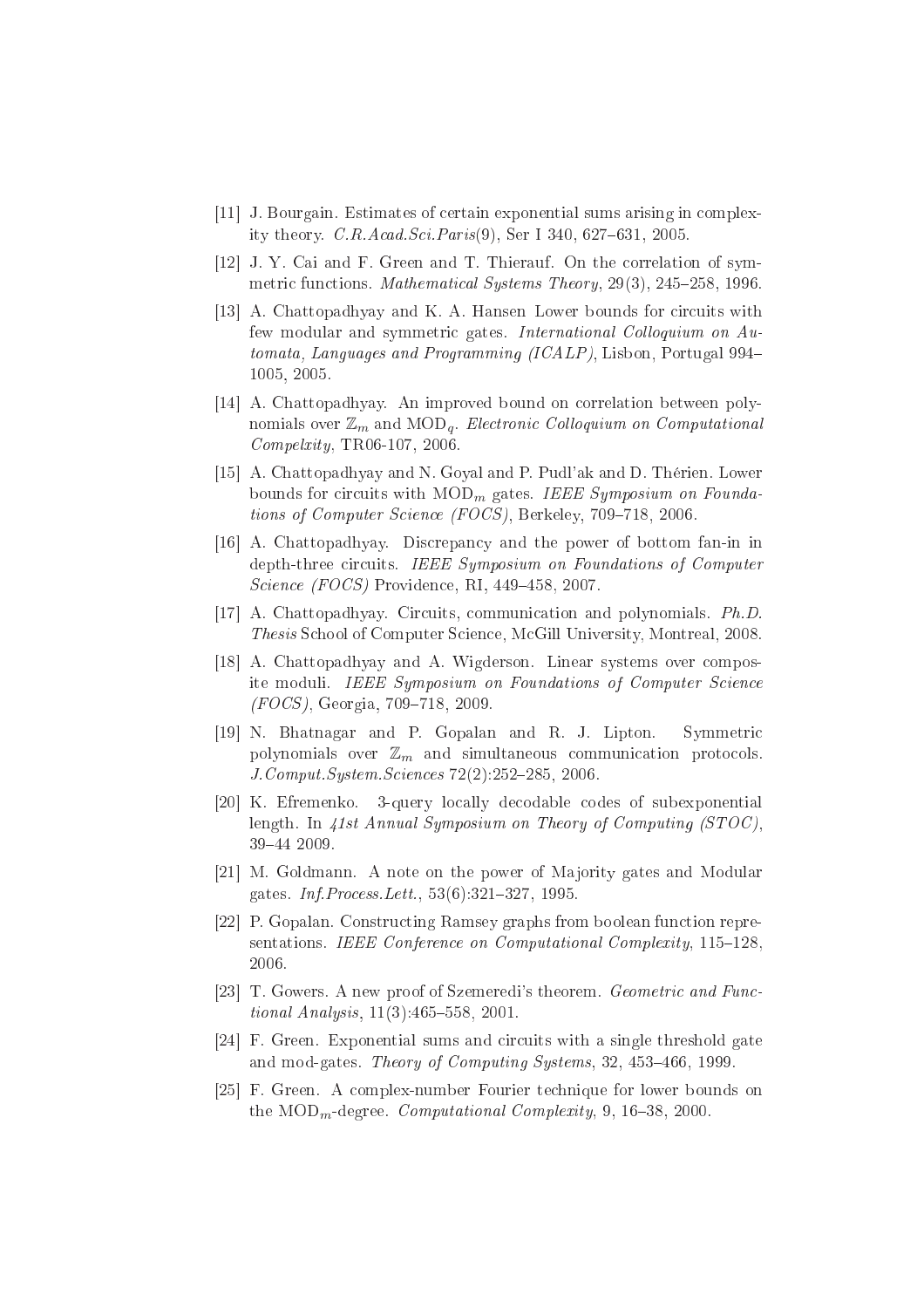- <span id="page-25-9"></span><span id="page-25-7"></span>[26] F. Green. The correlation between parity and quadratic polynomials mod 3. *J. Computer. Systems. Sciences* 69(1), 28–44, 2004.
- [27] F. Green, A. Roy, and H. Straubing. Bounds on an exponential sum arising in boolean circuit complexity. C.R.Acad.Sci.Paris, Ser I 341:279-282, 2005.
- <span id="page-25-13"></span>[28] D. Grigoriev and A. A. Razborov. Exponential lower bounds for depth-3 arithmetic circuits in algebras of functions over finite fields. Applicable Algebra in Engineering, Communication and Computing,  $10(6):465-487, 2000.$
- <span id="page-25-4"></span>[29] V. Grolmusz. Superpolynomial size set-systems with restricted intersections mod 6 and explicit ramsey graphs. Combinatorica,  $20(1)$ :71-86, 2000.
- <span id="page-25-8"></span>[30] K. A. Hansen. Lower bounds for circuits with few modular gates using exponential sums. Technical Report TR06-079, Electronic Colloquium on Computational Complexity, 2006.
- <span id="page-25-6"></span><span id="page-25-1"></span>[31] K. A. Hansen. On modular counting with polynomials. In IEEE Conference on Computational Complexity, pages 202-212, 2006.
- [32] K. A. Hansen amd M. Koucký. A new characterization of  $ACC^{0}$  and probabilistic  $CC^0$ . In IEEE Conference on Computational Complexity, pages 27-34, 2009.
- <span id="page-25-2"></span>[33] P. McKenzie, P. Péladeau, and D. Thérien.  $NC^1$ : The automatatheoretic viewpoint. Computational Complexity, 1:330-359, 1991.
- <span id="page-25-12"></span><span id="page-25-10"></span>[34] R. Meshulam. An uncertainty inequality and zero subsums. *Discrete* Mathematics, 84:187-200, 1990.
- <span id="page-25-11"></span>[35] J. E. Olson. A combinatorial problem on finite abelian groups, I. J. Number Theory,  $1:8-10$ , 1969.
- <span id="page-25-3"></span>[36] J. E. Olson. A combinatorial problem on finite abelian groups, II. J.  $Number Theory, 1:195-199, 1969.$
- [37] R. O'Donnell and R. Servedio. Extremal properties of polynomial threshold functions. In 18th Annual IEEE Conference on Computational Complexity, pages 3–12. IEEE, 2003.
- <span id="page-25-5"></span>[38] P. Péladeau and D. Thérien. Sur les langages reconnus par des groupes nilpotents. C.R. Acad. des Sci. Paris Sér. I Math.,  $306(2):93-95$ , 1988. English translation by A. Russell and S. Russell appears as TR01-040 of ECCC.
- <span id="page-25-0"></span>[39] A. A. Razborov. Lower bounds on the size of bounded-depth networks over a complete basis with logical addition. In *Math. Notes of the* Acad. of Sci. of USSR, volume 41, pages 333-338. 1987.